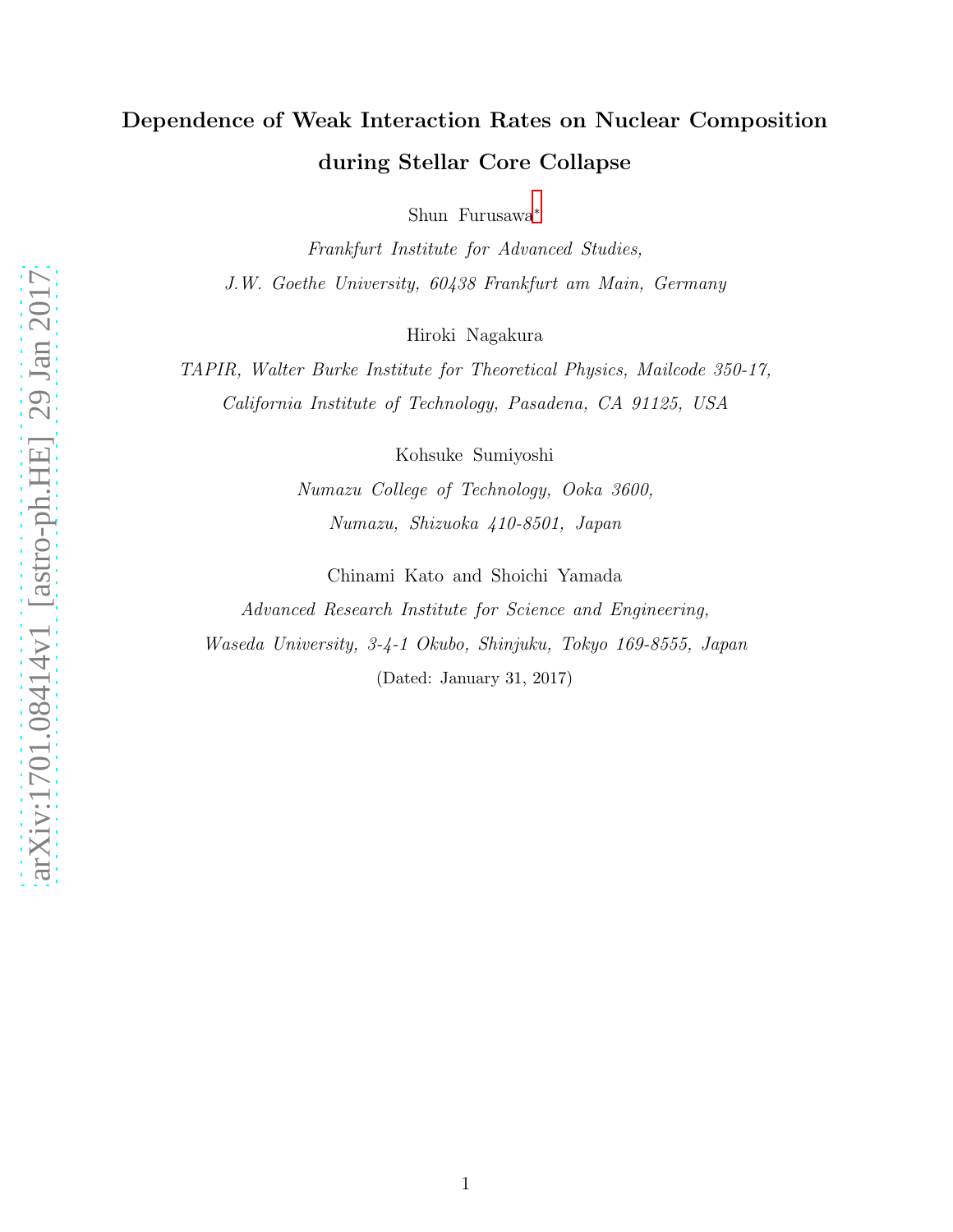# Abstract

We investigate the influences of the nuclear composition on the weak interaction rates of heavy nuclei during the core collapse of massive stars. The nuclear abundances in nuclear statistical equilibrium (NSE) are calculated by some equation of state (EOS) models including in-medium effects on nuclear masses. We systematically examine the sensitivities of electron capture and neutrino-nucleus scattering on heavy nuclei to the nuclear shell effects and the single nucleus approximation. We find that the washout of shell effects at high temperatures brings significant change to weak rates by smoothing the nuclear abundance distribution: the electron capture rate decreases by ∼ 20% in early phase and increases by ∼ 40% in late phase at most, while the cross section for neutrino-nucleus scattering is reduced by  $\sim 15\%$ . This is because the open-shell nuclei become abundant instead of those with closed neutron shells as the shell effects disappear. We also find that the single-nucleus description based on the average values leads to underestimations of weak rates. Electron captures and neutrino coherent scattering on heavy nuclei are reduced by  $~\sim$  80% in early phase and by  $~\sim$  5% in the late phase, respectively. These results indicate that the NSE like EOS accounting for shell washout is indispensable for the reliable estimation of weak interaction rates in simulations of core-collapse supernovae.

<span id="page-1-0"></span><sup>∗</sup>Electronic address: [furusawa@fias.uni-frankfurt.de](mailto:furusawa@fias.uni-frankfurt.de)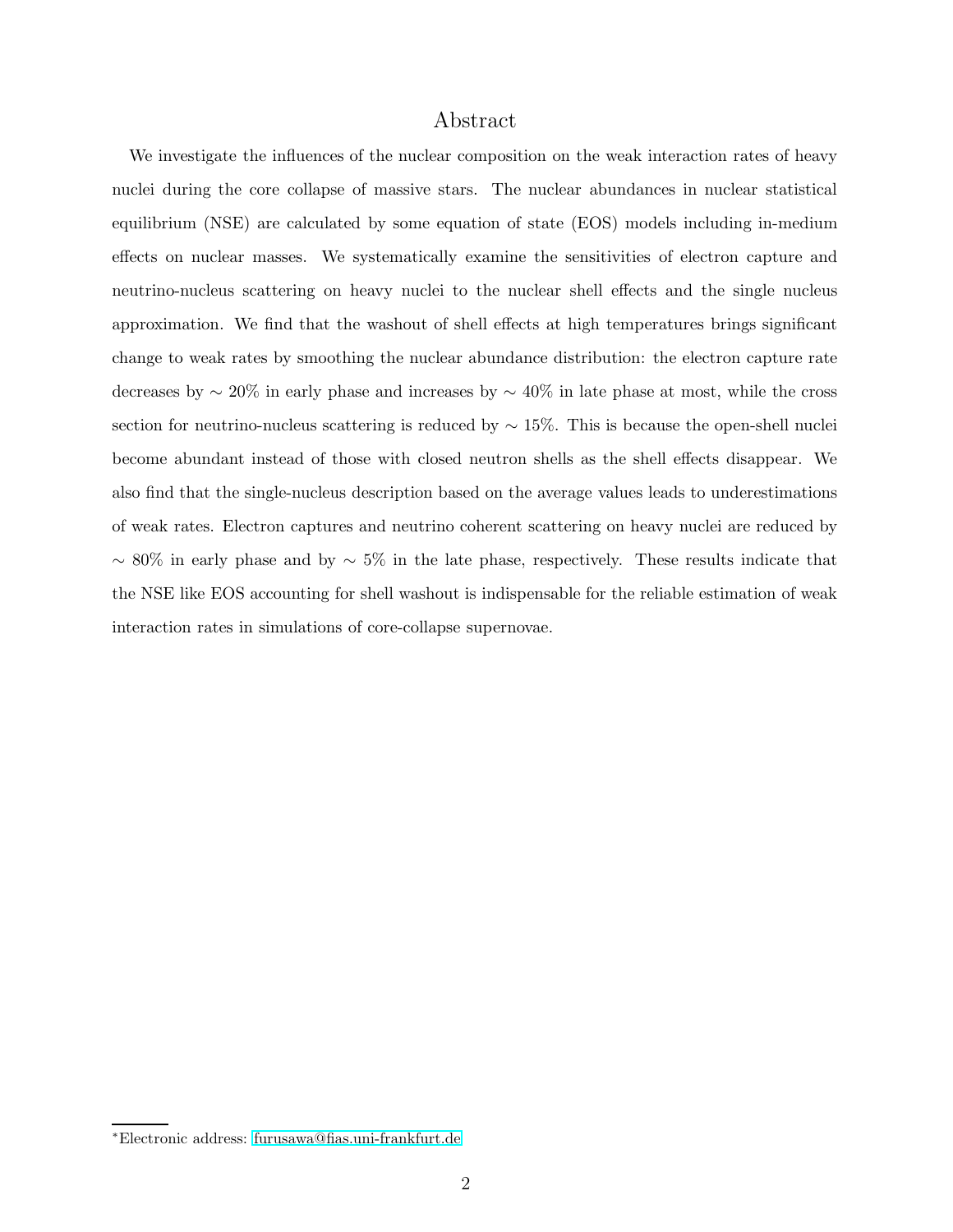## I. INTRODUCTION

Reliable nuclear physics as input data is indispensable for simulations of core collapse supernovae which are considered to occur at the end of the evolution of massive stars and lead to the emissions of neutrinos and gravitational waves, the synthesis of heavy elements and the formations of a neutron star or a black hole [\[1](#page-14-0)[–3\]](#page-14-1). One of the underlying problems in these events is the uncertainties in input data for numerical simulations such as the equation of state (EOS) and weak interaction rate for hot and dense matter. Supernova matter composes of nucleons, nuclei, electrons, photons and neutrinos and its temperature is high enough to achieve chemical equilibrium for all strong and electromagnetic reactions. The composition of nuclear matter is determined as a function of temperature T, density  $\rho_B$ and electron fraction  $Y_e$  by EOS models. The weak interactions on the nuclear components play important roles in the dynamics of core collapse supernovae through the evolution of the lepton fraction [\[4](#page-14-2), [5](#page-14-3)].

Nuclear composition depends on the models employed for nuclei and nuclear matter and is affected by uncertainties. These equally come from finite density and temperature effects [\[6](#page-14-4)[–9\]](#page-14-5) and neutron/proton composition not yet produced and studied in terrestrial laboratories. Roughly speaking, there are two types of EOS models for supernova simulations. The single nucleus approximation (SNA), widely used over the last two decades, considers that the ensemble of heavy nuclei may be represented by a single nucleus [\[10](#page-14-6)[–13\]](#page-14-7). As a consequence, it can not account for the whole nuclear composition, which is indispensable for an accurate estimation of weak interaction rates. Furthermore, even the average mass and proton numbers and mass fraction of heavy nuclei may not be reproduced correctly by the representative nucleus [\[14,](#page-14-8) [15](#page-14-9)]. The other type of EOS model is the multi-nucleus EOS, in which the full ensemble of nuclei is solved and nuclear statistical equilibrium (NSE) abundance is obtained for each set of thermodynamical conditions [\[16](#page-14-10)[–20\]](#page-14-11).

We constructed an multi-nucleus EOS including various in-medium effects such as formation of nuclear pastas and washout of shell effects of heavy nuclei [\[21](#page-14-12)[–23](#page-15-0)]. The shell effects are derived from the structure of nuclei in the ground state and smeared out completely at  $T \sim 2.0$  - 3.0 MeV [\[24](#page-15-1)[–27\]](#page-15-2). This washout effect changes the nuclear component considerably [\[23](#page-15-0)], whereas it has not been taken into account in all supernova EOS models. In most EOS models [\[10](#page-14-6)[–13,](#page-14-7) [16](#page-14-10)[–18](#page-14-13)], shell effects are neglected in the first place and set to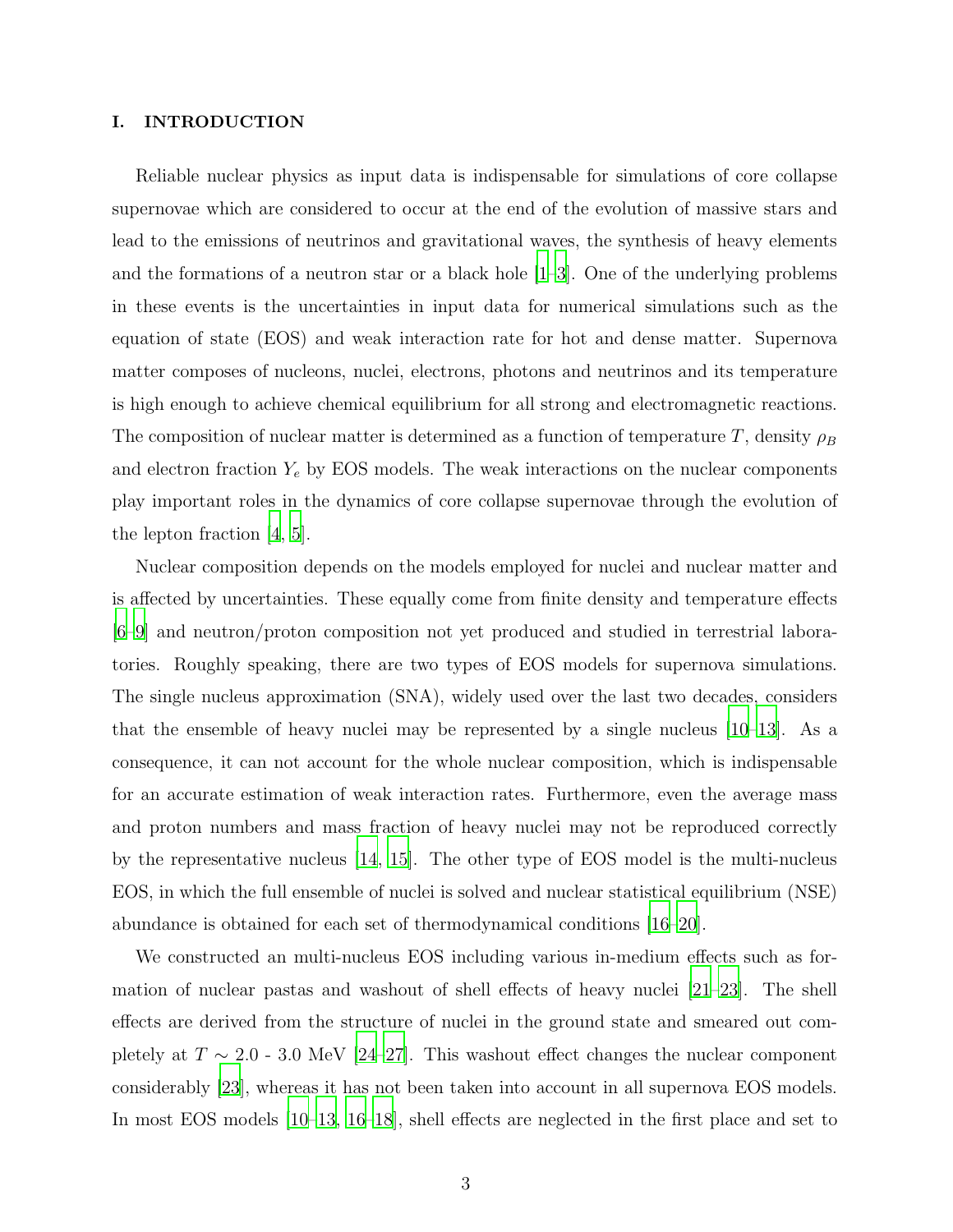be completely smeared out even at zero temperature. Other EOS models assume full shell effects at any temperature [\[19](#page-14-14), [20](#page-14-11)]. Some works, however, show that the evaluation of shell energies makes a large difference in the nuclear composition [\[9,](#page-14-5) [21\]](#page-14-12). Recently, Raduta et al. reported that the shell quenching, which is a drop in the shell effect for neutron rich nuclei, affects up to ∼ 30% of the average electron capture rate during the core collapse owing to the modification of NSE abundance [\[28](#page-15-3)].

Neutrino scattering and electron capture on heavy nuclei are the main weak interactions in collapsing cores to determine the evolution of lepton fraction and the size of bounce cores. Those reaction rates at given  $(\rho_B, T, Y_e)$  are obtained by folding the NSE abundance with the individual rates of all nuclei. When the single-nucleus EOS is utilized to calculate them, we have no choice but to substitute the representative nucleus for the ensemble of heavy nuclei. Even with the multi-nucleus EOS, we often estimate the weak rates by using the average values, such as average mass and proton numbers of nuclear ensemble, which are generally listed in EOS data tables for simulations. These prescriptions in the single nucleus descriptions may bear artificial errors from the complete folding results.

The calculation of electron captures contains more ambiguities than that of neutrinonucleus scattering and provides a large uncertainty in supernova simulations. To obtain the total electron capture rates, we need the rates of individual nuclei. The first tabulated data of these, based on shell model calculations, was provided by Fuller et al. (FFN [\[29](#page-15-4)]). Oda et al.  $(ODA \, |30|)$  and Langanke & Martinez-Pinedo  $(LMP \, |31|)$  constructed tabulated data for sd- and pf-shell nuclei, respectively, based on shell model calculations with effective interactions and experimental energy levels. Langanke et al. (LMSH [\[32](#page-15-7)]) employed the Monte Carlo approach with a random phase approximation (RPA) for heavier nuclei in the pfg/sdg-shell. Unfortunately, these calculations for electron capture rates were aimed at nuclei along the  $\beta$ -stable line, whereas collapsing cores encounter the neutron-rich nuclei such as <sup>78</sup>Ni, whose rates are yet to be developed from sophisticated models [\[33](#page-15-8)]. In general, we adopt any approximation formula for the nuclei with no data available.

For decades, the approximation formula for electron-captures provided by Bruenn [\[34\]](#page-15-9) has been widely utilized, it has been pointed out that the formula underestimates the rates at finite temperature, since they ignored the thermal excitation of neutrons in the daughter nucleus and cut off the reactions for the nuclei with the neutron numbers larger than 40 [\[32](#page-15-7)]. It is known that the adoption of the Bruenn's rate for the representative nucleus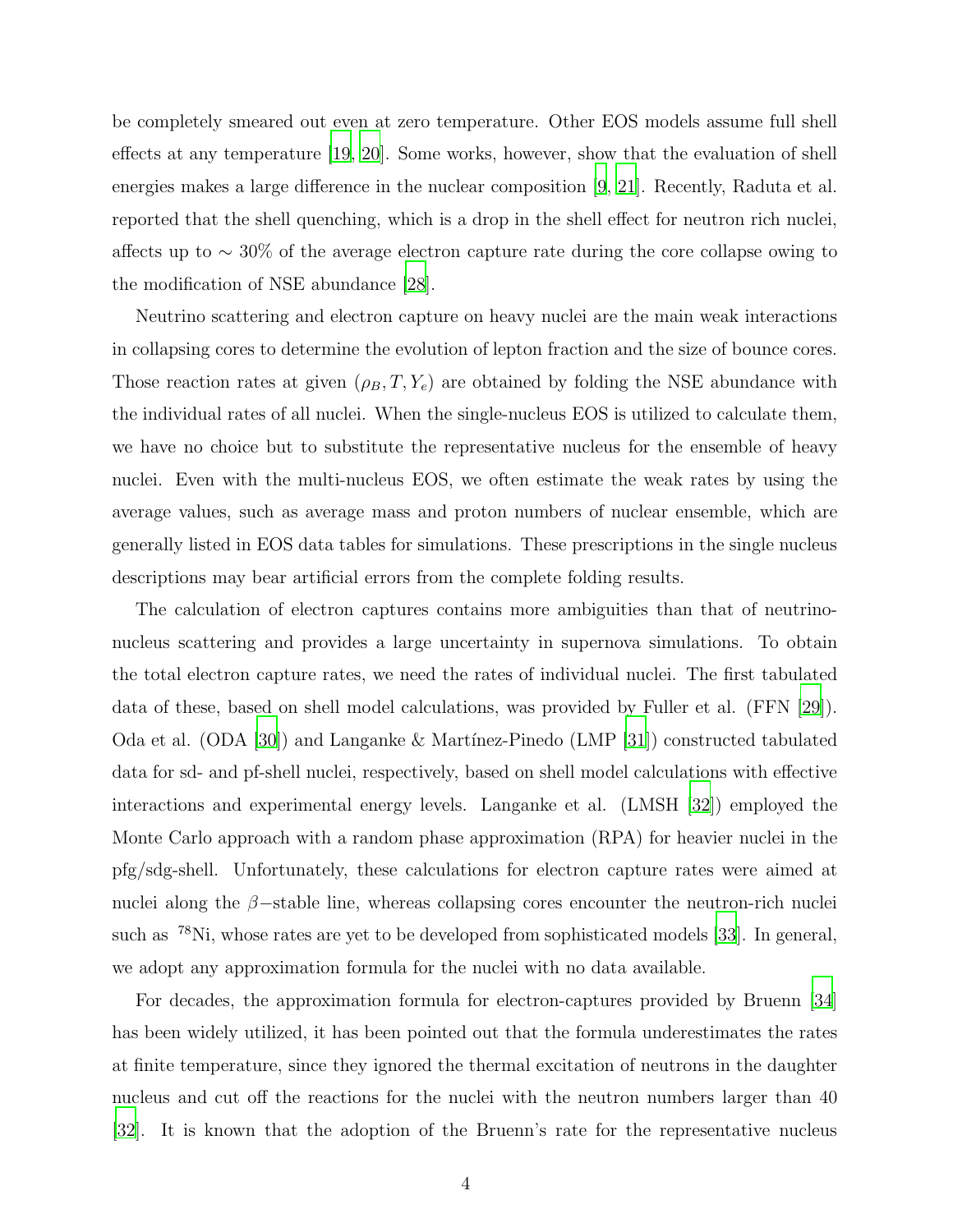of SNA results in the overestimations of the lepton fraction and mass of bounce core and, hence, we should utilize more sophisticated data or formula with the NSE like EOS [\[4](#page-14-2), [5,](#page-14-3) [32\]](#page-15-7). Juodagalvis et al. [\[35](#page-15-10)] calculated the electron capture rates of nuclei more than 2200 based on the same RPA technique for LMSH with a Fermi Dirac parameterization and constructed the data averaged over NSE abundance, although the individual rates were not released. We used their data in supernova simulations [\[36](#page-15-11)], but the nuclear composition may be inconsistent between the NSE calculation used in the preparation for their data and our EOS model that includes in-medium effects and was adopted in the simulations [\[22](#page-14-15)].

The purpose of this study is to clarify the impact of the uncertainties in the nuclear composition provided by EOS models on weak interaction rates. We focus on the shell effects of heavy nuclei, especially on the washout of them. We also report the deviation of the approximate weak rates for the average values and the most probable nucleus in the single nucleus descriptions from the accurate rates obtained with NSE abundances and individual rates.

This article is organized as follows. The EOS models and the nuclear compositions realized in the collapsing core are described in section [II.](#page-4-0) In section [III,](#page-7-0) we discuss the weak interaction rates based on them with emphases on the impact of shell effects and the errors of SNA. The paper is wrapped up with a summary and some discussions in section [IV.](#page-11-0)

# <span id="page-4-0"></span>II. EQUATION OF STATE AND NUCLEAR COMPOSITION

We calculate the nuclear abundance in collapsing cores based on the EOS models, the details of which are given in Furusawa et al. [\[21](#page-14-12)[–23\]](#page-15-0). The thermodynamical states are given by T,  $\rho_B$  and Y<sub>e</sub> and those values in the center of the collapsing core are taken from a recent supernova simulation [\[36\]](#page-15-11) with the progenitor of 11.2  $M_{\odot}$  [\[37](#page-15-12)]. In the simulation, the Boltzmann neutrino-radiation hydrodynamics is exactly solved in spherical symmetry. We utilize the previous version of our EOS [\[22\]](#page-14-15) and the data of electron capture rates provided by Juodagalvis et al. [\[35](#page-15-10)]. Figure [1](#page-17-0) shows the evolutions of T and  $Y_e$  as functions of  $\rho_B$  at the center of the collapsing core before the core bounce. The simulation starts at  $\rho_B \sim 2 \times 10^{10}$ g/cm<sup>3</sup> and the core bounce occurs when the central density reaches  $\rho_B \sim 3 \times 10^{14}$  g/cm<sup>3</sup>.

The model free energy density of our EOS reproduces the ordinary NSE results at low densities and temperatures and makes a continuous transition to the supra-nuclear density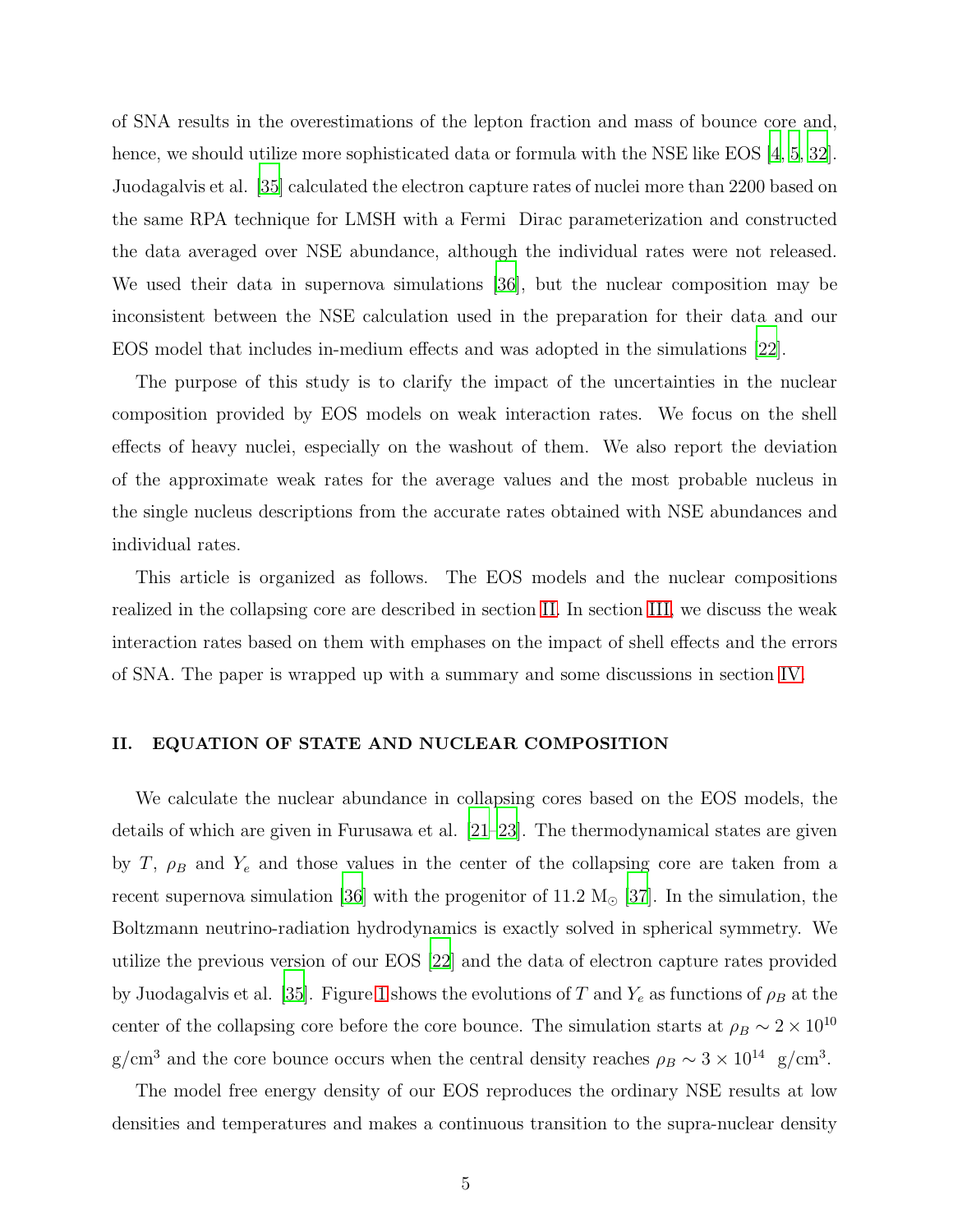EOS. The thermodynamical quantities and nuclear abundances as functions of  $\rho_B$ , T and  $Y_e$  are obtained by minimizing the model free energy with respect to the number densities of nuclei and nucleons under the baryon and charge conservations. The model free energy is expressed as

$$
f = f_{p,n} + \sum_{j} n_j (E_j^t + M_j) + \sum_{i} n_i (E_i^t + M_i), \tag{1}
$$

where  $n_{j/i}$  is the number density of the individual nucleus, index j specifying a light nucleus with the proton number  $Z_j \leq 5$  and index i meaning a heavy nucleus with  $6 \leq Z_i \leq$ 1000. The free energy density of the nucleon vapor outside nuclei  $f_{p,n}$  is calculated by the relativistic mean field (RMF) with the TM1 parameter set [\[38\]](#page-15-13). The translational energies of heavy and light nuclei  $E_{i/j}^t$  are based on that for the ideal Boltzmann gas with the same excluded-volume effect as that in Lattimer's EOS [\[10](#page-14-6)]. The masses of light nuclei,  $M_j$ , are evaluated by a quantum approach, in which the self- and Pauli-energy shifts are taken into account [\[39](#page-15-14), [40](#page-15-15)]. The masses of heavy nuclei are assumed to be the sum of bulk, Coulomb, surface and shell energies:  $M_i = E_i^B + E_i^C + E_i^{Su} + E_i^{Sh}$ . The bulk energies are obtained via the same RMF for free nucleons, while various modifications at finite density and temperature are accounted for in evaluations of surface and Coulomb energies.

The shell energies at zero temperature,  $E_{i0}^{Sh}$ , are obtained from the experimental or theoretical mass data [\[41](#page-15-16), [42\]](#page-15-17) by subtracting our liquid drop mass formula, which does not include the shell effects,  $(M_i^{LDM} = E_i^B + E_i^C + E_i^{Su})$  in the vacuum limit as  $E_{i0}^{Sh} =$  $M_i^{data} - [M_i^{LDM}]_{vacuum}$ . We take the washout of the shell effect into account approximately as follows:

<span id="page-5-0"></span>
$$
E_i^{Sh}(T) = E_{i0}^{Sh} \frac{\tau}{\sinh \tau}.
$$
\n(2)

The factor  $\tau/\sinh\tau$  is derived by the analytical study for the single particle motion of nucleon outside the closed shell [\[25\]](#page-15-18). The normalized factor  $\tau$  is defined as  $\tau = 2\pi^2 T/\epsilon_{sh}$  with the energy spacing of the shells,  $\epsilon_{sh} = 41 A_i^{-1/3}$  MeV, where  $A_i$  is the mass number of nucleus *i*. This formulation can reproduce the feature of washout in that the shell energies disappear around  $T \sim 2.03.0$  MeV. Note that we ignore the density dependence of shell effects, which is considered in the original EOS models [\[21,](#page-14-12) [23\]](#page-15-0), for simplicity and since it is negligible in this study.

To clarify the impact of the shell washout on weak rates, we prepare Models FS (full shells), WS (washout shells) and NS (no shells). Model FS ignores the washout, dropping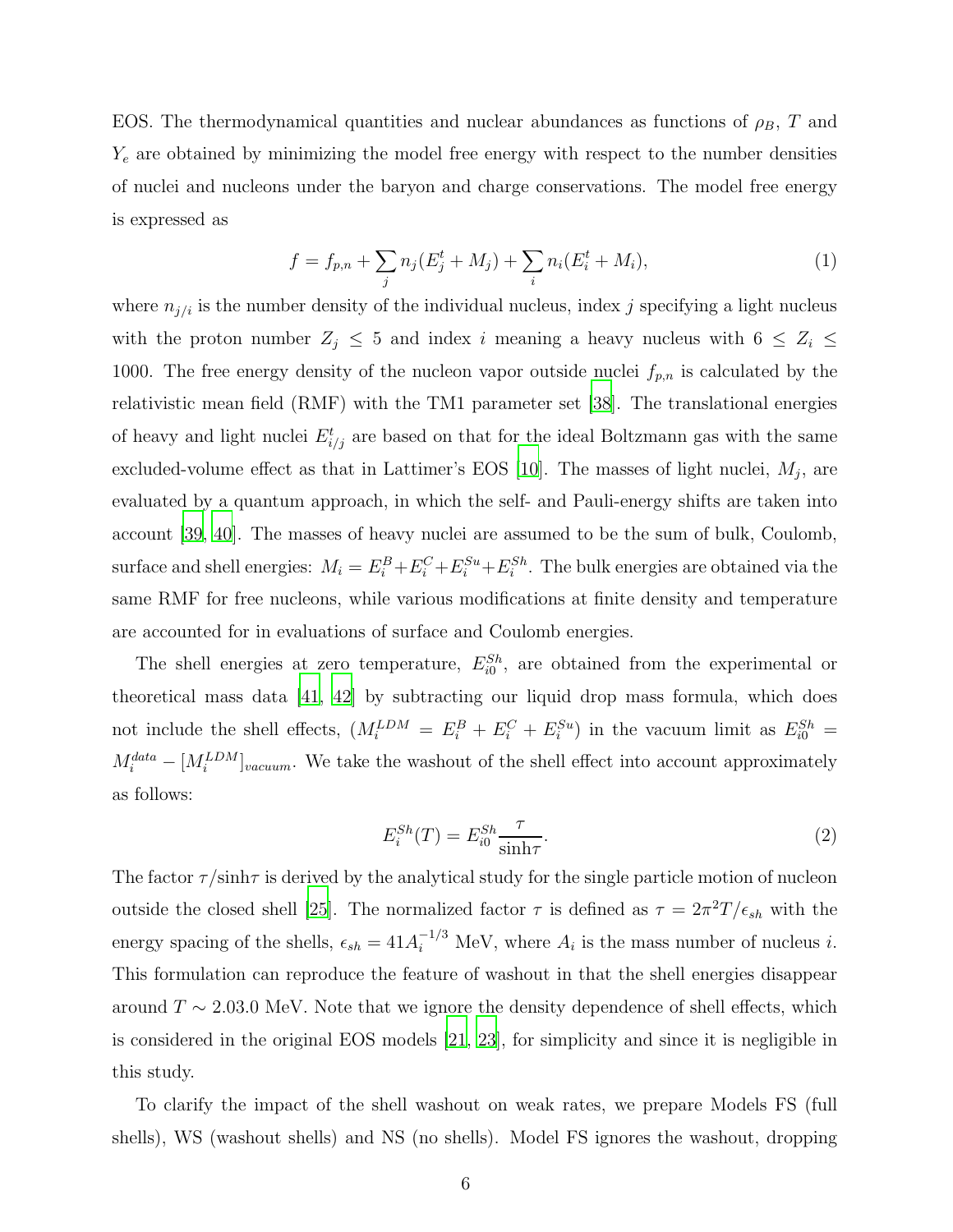the factor  $\tau/\sinh\tau$  in Eq. [\(2\)](#page-5-0). They may be regarded as a surrogate for the ordinary NSE calculations [\[19,](#page-14-14) [43](#page-16-0)], which also neglect the washout effect, but are widely utilized to estimate electron capture rates in supernova matter [\[33,](#page-15-8) [35\]](#page-15-10). The previous version of our EOS used in the reference supernova simulation also lacks this effect [\[22,](#page-14-15) [36](#page-15-11)]. Model WS is the new EOS [\[23\]](#page-15-0), in which we take it. We also prepare Model NS for comparison, in which the shell effects themselves are not considered at all  $(E_{i0}^{Sh} = 0)$ . This model is similar to the EOS models [\[9](#page-14-5), [10](#page-14-6), [13](#page-14-7)], in which nuclear masses are evaluated without shell effects.

We calculate nuclear compositions by the fragment definitions for the thermodynamical states at the center of the collapsing core, which are given in Figure [1.](#page-17-0) Figure [2](#page-18-0) shows the abundances of elements as a function of the mass number at  $(\rho_B \,[\text{g/cm}^3])$ , T [MeV],  $Y_e$ ]=  $(2.0 \times 10^{10}, 0.63, 0.41), (2.0 \times 10^{11}, 0.90, 0.36)$  and  $(2.0 \times 10^{12}, 1.25, 0.29)$ , which are defined as  $\sum$  $Z_i+N_i=$ A  $n_i/n_B$ , where  $n_B$  is the baryon number density. We can see from the comparison of Models FS and WS that the washout effect has no influence on the nuclear composition at  $\rho_B = 2.0 \times 10^{10}$  g/cm<sup>3</sup>, whereas the mass distributions in Model WS are smoother compared to those in Model FS at  $\rho_B = 2.0 \times 10^{11}$  and  $10^{12}$  g/cm<sup>3</sup>. We can also find that this effect reduces the sharpness of the peaks at the neutron magic numbers  $N = 28, 50$  and 82  $(A \sim 50, 80 \text{ and } 130)$  in the element distributions; especially the abundances around the third peak of  $N = 82$  is reduced more because of the smaller energy spacing,  $\epsilon_{sh}$ , for nuclei with the larger A as discussed in Furusawa et al. [\[23\]](#page-15-0). Figure [3](#page-19-0) displays nuclear abundances,  $n_i/n_B$ , in the  $(N, Z)$  plane for the three models at  $\rho_B = 2.0 \times 10^{12}$  g/cm<sup>3</sup>. It is clear that nuclei are abundant in the vicinities of the neutron magic numbers in Model FS. On the other hand, the nuclear distribution is much smoother in Model NS than that in Model FS. The effect of shell washout in Model WS provides an intermediate distribution between those of Models FS and NS.

Figure [4](#page-20-0) shows the total mass fraction and average mass and proton numbers for heavy nuclei  $(Z \ge 6)$  as functions of the central density. They are defined as  $X_H = \sum_i A_i n_i/n_B$ ,  $\bar{A} = \sum_i A_i n_i / \sum_i n_i$  and  $\bar{Z} = \sum_i Z_i n_i / \sum_i n_i$ . The mass and proton numbers of the most probable nucleus in the ensemble of heavy nuclei,  $A_{mp}$  and  $Z_{mp}$ , are also displayed. We find that the washout of shell effect reduces the mass fraction of heavy nuclei under the considered thermodynamical conditions, whereas the reduction is smaller than a few percent owing to the fact that the closed-shell nuclei decrease at the same time as the open-shell ones increase as shown in Figure [3.](#page-19-0) The re-distribution of heavy nuclei, especially reduction of the peak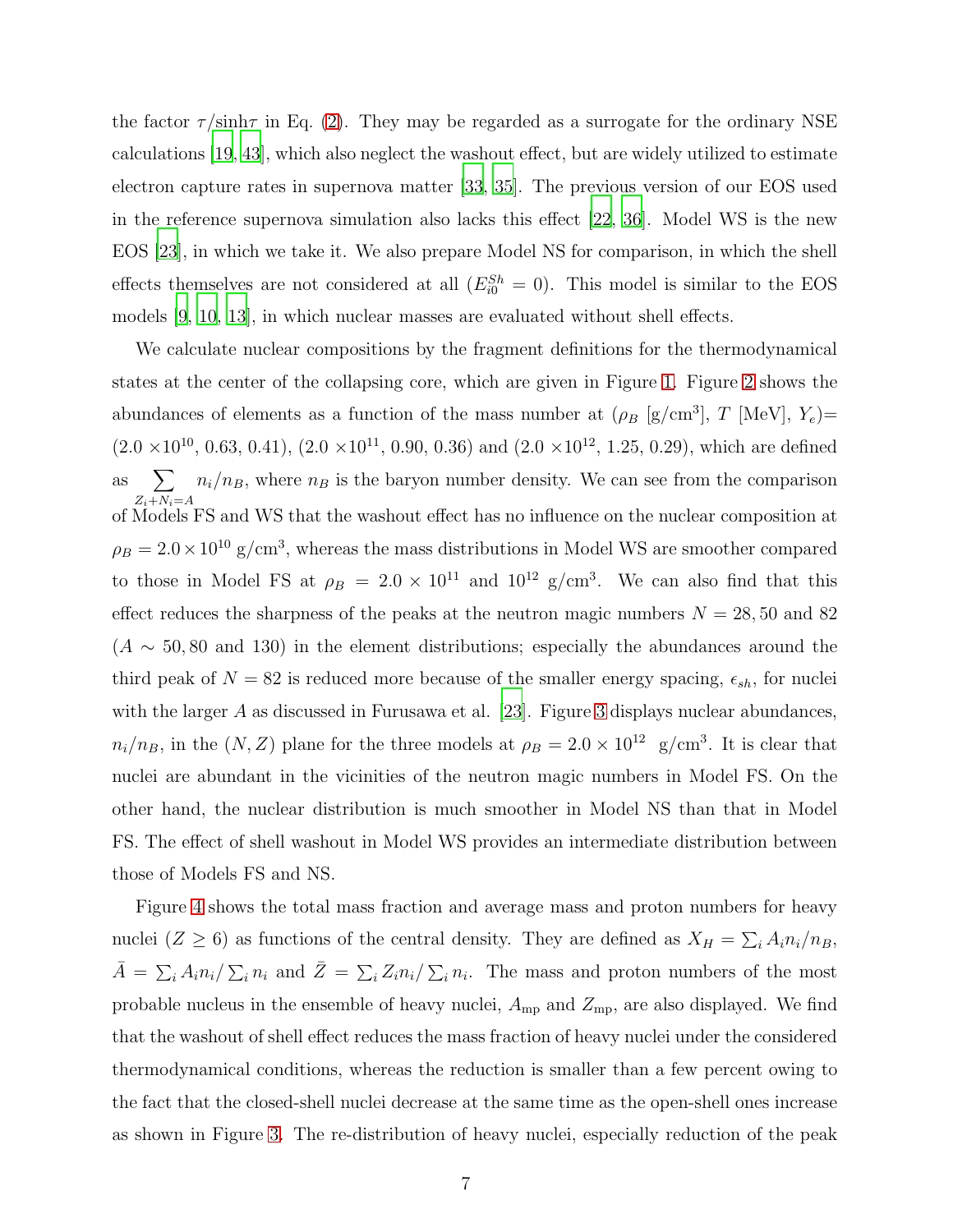nuclei, alters chemical potentials of nucleons, thereby affecting, a little, the balance between heavy nuclei and the other baryons of nucleons and light nuclei. Note that the total mass fraction of heavy nuclei is not necessarily reduced by the shell suppression [\[23](#page-15-0)]. The average mass and proton numbers in Model WS do not always settle down to values between those in Models FS and NS, since shell effects are sensitive to the nuclear species and the washout affects the average values non-linearly. The mass and proton numbers of the most probable nucleus deviate from the average values in Models FS and WS due to shell effects, whereas they show close agreement in Model NS. Note that the neutrinos can barely escape from the core after the neutrino sphere is formed around  $\rho_B \sim 2 \times 10^{12}$  g/cm<sup>3</sup>. Therefore, the lepton fraction of the core is little reduced by weak interactions above this density [\[33\]](#page-15-8). We, hence, focus only on the densities lower than  $\rho_B \sim 2 \times 10^{12}$  g/cm<sup>3</sup>.

# <span id="page-7-0"></span>III. WEAK INTERACTION RATES

The electron capture rate of each nucleus is estimated by the weak rate tables of FFN [\[29\]](#page-15-4), ODA [\[30\]](#page-15-5), LMP [\[31](#page-15-6)] and LMSH [\[32\]](#page-15-7). For the nuclei where no data is available, we utilize the following approximation formula as a function of  $Q$  value [\[32](#page-15-7), [44](#page-16-1)]:

<span id="page-7-1"></span>
$$
\lambda_i = \frac{(\ln 2)B}{K} \left(\frac{T}{m_e c^2}\right)^5 \left[F_4(\eta_i) - 2\chi_i F_3(\eta_i) + \chi_i^2 F_2(\eta_i)\right],\tag{3}
$$

where K = 6146 sec,  $\chi_i = (Q_i - \Delta E)/T$ ,  $\eta_i = (\mu_e + Q_i - \Delta E)/T$  with the electron chemical potential  $\mu_e$  and  $F_k$  is the relativistic Fermi integral of order k. The parameters of a typical matrix element  $(B = 4.6)$  and a transition energy from an excited state in the parent nucleus to a daughter state ( $\Delta E = 2.5$  MeV) are fitted to shell-model calculations for the pf-shell nuclei of LMP data by Langanke et al. [\[32](#page-15-7)]. The Q value of each nucleus,  $Q_i$ , is calculated by the mass formulae for heavy nuclei, which is introduced in the previous subsection, as  $Q_i = M_i(Z_i, N_i) - M_i(Z_i - 1, N_i + 1)$  with in-medium effects at finite density and temperature. We adopt reaction rates in the predetermined order as  $LMP > LMSH$ >ODA >FFN > approximation formula, which means that rates from sources with higher orders are utilized for nuclei whose rates from multiple sources exist. Figure [5](#page-21-0) shows the sources in nuclear chart, which are applied to each nuclei. The light nuclei ( $Z \leq 5$ ) are ignored in this work, since they are not abundant under the considered thermodynamical conditions.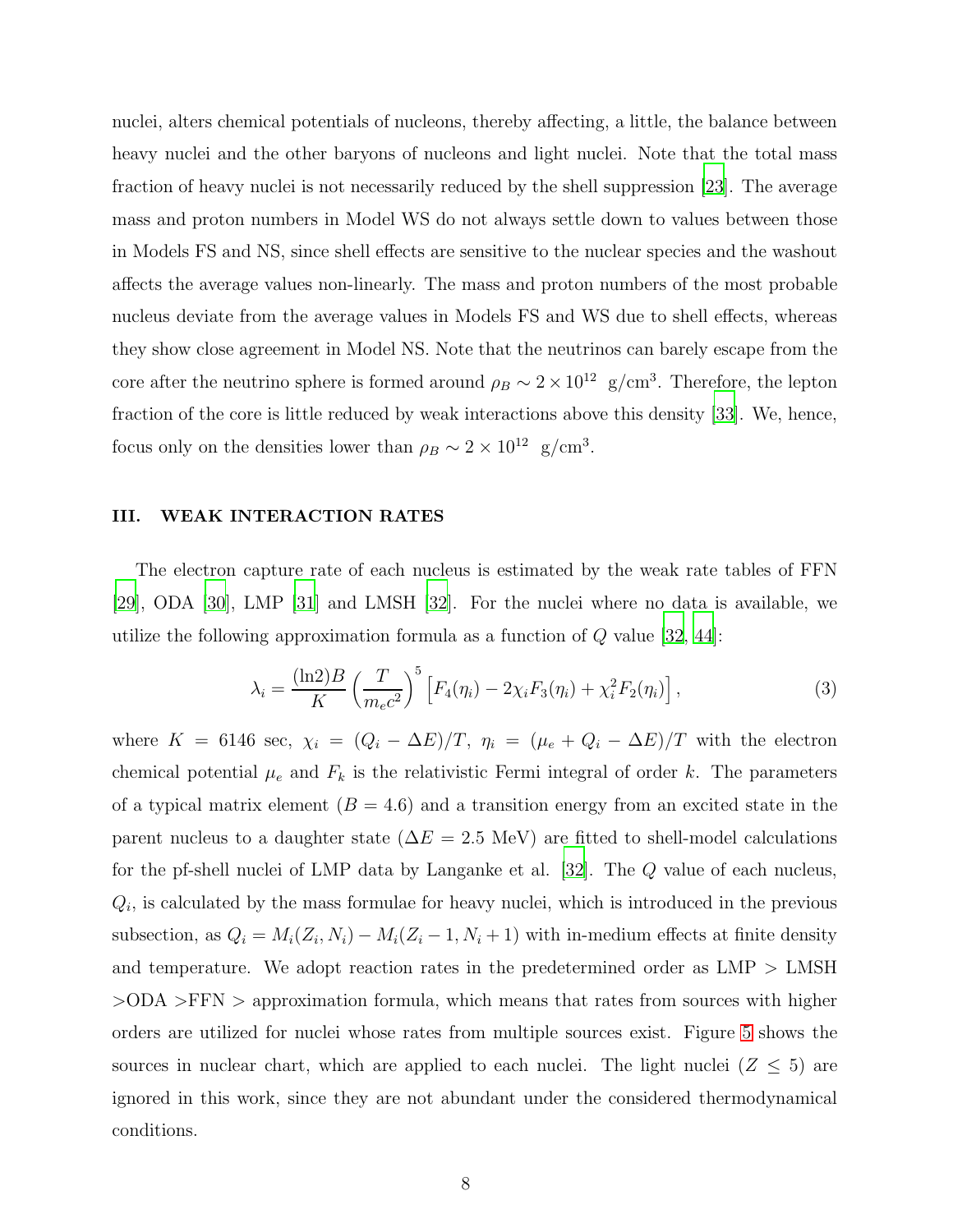The neutrino-nucleus scattering rate is calculated for electron-type neutrinos with the average energy,  $E_{\nu_e}$ , whose values are taken from the result of the reference simulation and shown in Figure [1.](#page-17-0) The cross section of individual nucleus is evaluated as

<span id="page-8-0"></span>
$$
\sigma_i(E_{\nu_e}) = \frac{G_W^2}{8\pi(\hbar c)^4} E_{\nu_e}^2 A_i^2 \left\{ 1 - \frac{2Z_i}{A_i} (1 - \sin^2 \theta_W) \right\}^2 \frac{2y_i + \exp(2y_i) - 1}{y_i^2},\tag{4}
$$

where  $y_i = 1.92 \times 10^{-5} A_i^{2/3} E_{\nu_e}^2$ ,  $G_W$  and  $\theta_W$  are the weak coupling constant and Weinberg angle, respectively, and the isoenergetic zero-momentum transfer and non-degenerated nucleus are assumed [\[34\]](#page-15-9).

## A. Dependence of Weak Interaction Rates on Shell Effect

We discuss the contribution of each nucleus to the total electron capture rate per baryon defined as  $\lambda^{ec} = \sum_i n_i \lambda_i / n_B$ . Figure [6](#page-22-0) shows the nuclei with the largest contributions,  $n_i\lambda_i/n_B$ , which make the top 50%, 90%, 99% and 99.9% of  $\lambda^{ec}$  for Model WS at  $\rho_B = 2.0 \times$  $10^{10}$  and  $2.0 \times 10^{11}$  g/cm<sup>3</sup>. At the beginning of collapse ( $\rho_B = 2.0 \times 10^{10}$  g/cm<sup>3</sup>), the nuclei with  $36 \le N \le 52$  account for the top 90% of the total electron capture. On the other hand, the nuclei around the second peak ( $45 \le N \le 55$ ) make up 90% at  $\rho_B = 2.0 \times 10^{11}$  g/cm<sup>3</sup>. Figure [7](#page-23-0) compares the nuclei with large contributions at  $\rho_B = 2.0 \times 10^{12}$  g/cm<sup>3</sup> for all models. The dominant nuclei correspond more or less to the nuclei with large abundances in Figure [3.](#page-19-0) For Model FS, two islands around  $N = 50$  and 82 are clearly visible in the distribution due to shell effects. This feature has also been observed in the previous work [\[33\]](#page-15-8), in which the shell washout is neglected. On the other hand, the distributions of dominant nuclei for Models WS and NS are more broad and the non-magic nuclei such as  $10^5$ Kr ( $N = 69$ ) also contribute to the total rate. We also find that the numbers of the nuclei with large contributions increase as the shell effects become weaker; these are 10, 48 and 59 for the top 50% and 62, 175 and 188 for the top 90% in Models FS, WS and NS, respectively.

Figure [8](#page-24-0) displays the electron capture rate of heavy nuclei per baryon  $\lambda^{ec}$  as a function of central density, which corresponds to the time derivative of electron fraction in collapsing cores by the reactions,  $dY_e/dt$ . Note that neutrino blocking is not considered here. The weak rate data (FFN, ODA, LMP and LMSH) are used whenever available in Models FS, WS and NS (Data+Appro.), whereas the approximation formula of Eq. [\(3\)](#page-7-1) is applied to all nuclei in the model WS (Appro.). We can see from the comparison of models WS with and without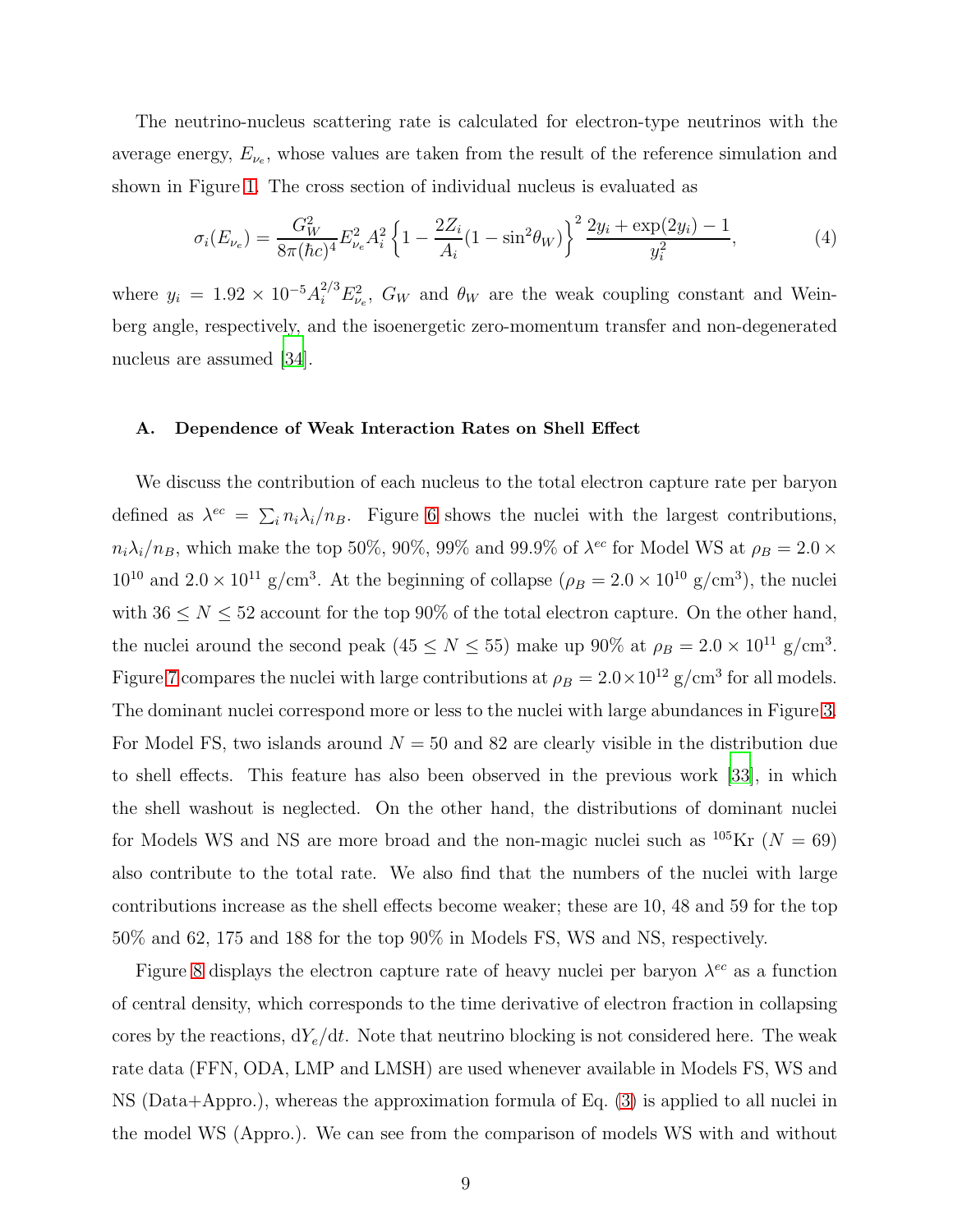the data, that the weak rate data are influential at densities below  $\rho_B \sim 10^{11}$  g/cm<sup>3</sup>; this is because the nuclei that are not included in these data become abundant at high densities.

Figure [9](#page-24-1) shows the ratio of electron capture rates for Models WS and NS to those for Model FS. The left panel compares the rates per baryon  $\lambda^{ec}$ , while the right panel displays those per nuclei  $\bar{\lambda}^{ec} = \sum_i n_i \lambda_i / (\sum_i n_i)$ . They can be converted to each other as  $\lambda^{ec} =$  $\bar{\lambda}^{ec} X_H / \bar{A}$  by using  $X_H$  and  $\bar{A}$ , which are shown in Figure [4.](#page-20-0) We find that the shell smearing cuts down on  $\lambda^{ec}$  and  $\bar{\lambda}^{ec}$  by  $\sim 20\%$  at low densities and raises them by  $\sim 40\%$  at high densities. At around  $\rho_B = 4 \times 10^{10}$  g/cm<sup>3</sup>, Model FS displays the largest rates, since the mass fractions of the nuclei around the first peak with  $N = 28$  are the largest among the three models. These nuclei at the first peak of  $A \sim 50$  ( $N \sim 28$ ) have higher reaction rates than those of the nuclei with larger mass numbers. The reduction of nuclear abundance at the first peak results in lower electron capture rates in Model WS than those in Model FS. At densities greater than  $\rho_B \sim 3 \times 10^{11}$  g/cm<sup>3</sup>, Model WS yields higher rates than Model FS, since the magic nuclei are less and non-magic ones are more abundant as shown in Figures [2,](#page-18-0) [3](#page-19-0) and [7.](#page-23-0) This feature is essentially similar to the result observed in Raduta et al. [\[28](#page-15-3)] in that shell quenching reduces the closed-shell nuclei and increases the averaged electron capture rate. Model WS has larger  $\lambda^{ec}$  than Model NS because of larger nuclear abundances  $\sum_i n_i$  (larger  $X_H$  and smaller  $\overline{A}$  as shown in Figure [4\)](#page-20-0). On the other hand, the rates per nuclei,  $\bar{\lambda}^{ec}$ , in Model WS settle down to values between those in Models NS and FS. At densities greater than  $\rho_B \sim 2 \times 10^{12}$  g/cm<sup>3</sup>, all models lead to the same value of  $\bar{\lambda}^{ec}$ , since  $\mu_e$  becomes much larger than the Q values of nuclei and, as a result, their differences among nuclei become negligible.

Figure [10](#page-25-0) displays the ratio of the cross sections of neutrino-nucleus scattering in Models WS and NS to those in Model FS. Left and right panels compare the cross sections per baryon  $\sigma^{sc} = \sum_i n_i \sigma_i / n_B$  and those per nuclei  $\bar{\sigma}^{sc} = \sum_i n_i \sigma_i / \sum_i n_i$ , respectively. The proportional relation in Eq. [\(4\)](#page-8-0),  $\sigma_i \propto A_i^2$ , gives the approximate relations of those rates as:  $\sigma^{sc} \propto X_H \overline{A^2}/\overline{A} \sim X_H \overline{A}$  and  $\bar{\sigma}^{sc} \propto \overline{A^2} \sim \overline{A}^2$ , where  $\overline{A^2} = \sum_i A_i^2 n_i / \sum_i n_i$ . The difference in  $X_H$  is not very great as shown in Figure [4](#page-20-0) and, hence, models with larger  $\overline{A}$  lead to larger  $\sigma^{sc}$  and  $\bar{\sigma}^{sc}$ . For instance, Model NS gives the greatest cross section at  $\rho_B \sim 4 \times 10^{11}$  g/cm<sup>3</sup>. We find that the washout of the shell effect reduces  $\sigma^{sc}$  by  $\sim 15\%$  around  $\rho_B \sim 10^{12}$  g/cm<sup>3</sup>, since the nuclear abundances with large mass numbers decrease and  $\overline{A}$  becomes small. The cross sections per nuclei,  $\bar{\sigma}^{sc}$ , are reduced more than  $\sigma^{sc}$  and down about 20%, since they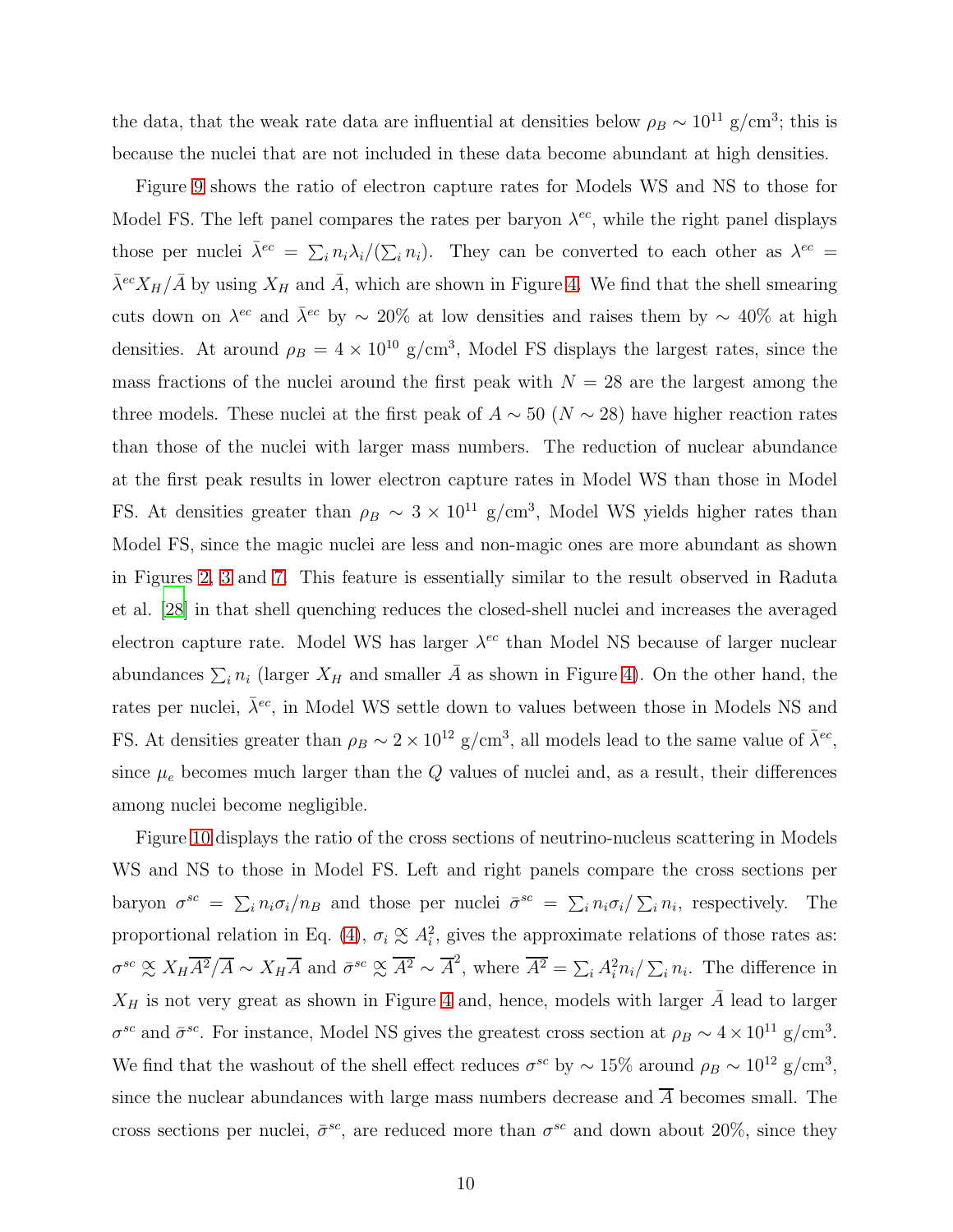are proportional to  $A^2$ .

#### B. Approximation Errors of Single Nucleus Description in Weak Rates

As explained in the Introduction, the single-nucleus EOS has been utilized in most supernova simulations, where the weak rates of the representative nucleus are substituted for the exact rates obtained by folding individual rates with NSE abundances. Even in the simulation with multi-nucleus EOS, the average values such as  $\overline{A}$  and  $\overline{Z}$  are utilized to estimate the neutrino-nucleus scattering just in the same way as in the single nucleus description. The same applies to the reference simulation of core collapse. In this subsection, we discuss the errors in the weak rates of the single nucleus descriptions.

We estimate the electron capture rates per baryon,  $\lambda_{\text{single}}^{ec}$ , for the average nucleus and the most probable one in the single-nucleus descriptions, in which the representative nucleus is assumed to account for the total mass fraction of heavy nuclei  $X_H$  alone. The former is expressed as  $\lambda_{\rm single}^{ec}(\overline{Q}, \overline{A}) = X_H/\overline{A} \lambda(\overline{Q})$  with Eq. [\(3\)](#page-7-1) on the assumption that the average nucleus has  $\overline{A}$ ,  $\overline{Z}$  and the average Q value,  $\overline{Q}$ . The latter is defined as  $\lambda_{\rm single}^{ec}(Q_{\rm mp}, A_{\rm mp}) =$  $X_H/A_{\rm mp}\lambda(Q_{\rm mp})$  using the individual rate,  $\lambda(Q_{\rm mp})$ , and mass number,  $A_{\rm mp}$ , of the most probable nucleus. In the multi-nucleus description, Eq. [\(3\)](#page-7-1) is applied to all nuclei as  $\lambda^{ec} =$  $\sum_i n_i \lambda(Q_i)/n_B$ . Note that weak rate tables are not used here for simplicity. Figure [11](#page-26-0) shows these rates for Model WS and Figure [12](#page-26-1) displays the ratio of  $\lambda_{\text{single}}^{ec}$  to  $\lambda^{ec}$  for all models. It is clear to see that the electron capture rates based on the average values are smaller due to the neglect of the nuclei other than those at abundance peaks. The nuclei with smaller mass numbers and/or larger charge fractions  $Z_i/A_i$ , which are not included in the single nucleus description, have higher reaction rates than the nuclei at the abundance peak. This artificial error in Model FS is the largest among the three models, since the average values are the closest in value to those of the magic nuclei as shown in Figure [3,](#page-19-0) whose rates are lower than those of non-magic ones. We comment that the electron capture rates of the most probable nuclei are discrete, since  $A_{mp}$  and  $Z_{mp}$  adopt integer values and also  $Q_{mp}$  is not continuous either. They are underestimated more often than not, but basically do not follow the trend of average values especially in Models FS and WS because of shell effects.

Figure [11](#page-26-0) also shows the electron capture rates based on the old formula provided by Bruenn [\[34\]](#page-15-9). In this estimation, the reaction rate is set to be zero for the nuclei with  $N \geq 40$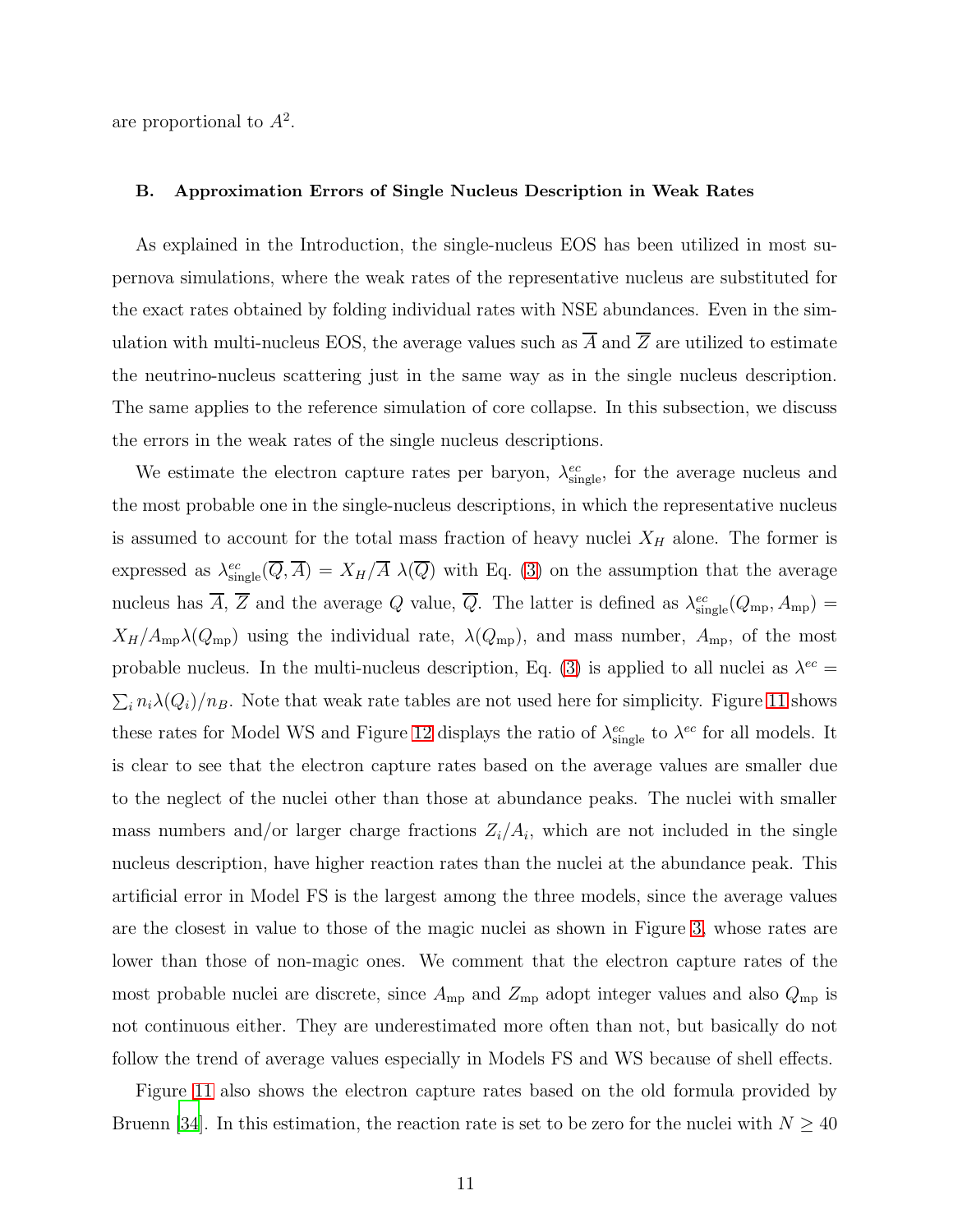as already noted. We find that the formula is out of the question. The rate of average nucleus drops to zero just after the core-collapse starts, since the average neutron number exceeds 40. Even in the multi-nucleus description with the old formula, the rate decreases as the nuclei with  $N < 40$  diminish at high densities.

Finally we compare the cross section per baryon for neutrino coherent scattering on heavy nuclei among the average nucleus  $(\sigma_{\text{single}}^{sc}(\bar{A}, \bar{Z}) = \sigma(\bar{A}, \bar{Z})X_H/\bar{A})$ , the most probable one  $(\sigma_{\rm single}^{sc}(A_{\rm mp}, Z_{\rm mp}) = \sigma(A_{\rm mp}, Z_{\rm mp})X_H/A_{\rm mp})$  and the multi-nucleus description  $(\sigma^{sc})$  $\sum_i \{n_i \sigma(A_i, Z_i)\}/n_B)$  in Figure [13.](#page-27-0) Unlike the electron capture, the scattering is not sensitive to the feature of the individual nucleus and its rate is roughly proportional to  $A^2$ . Hence, the approximation errors are not significantly large compared with electron captures. We find that the errors in the single nucleus description based on the average nucleus depend on the dispersion of mass numbers,  $\overline{A^2} - \overline{A}^2$ , as shown in Figure [14.](#page-27-1) In Models FS and WS, the dispersions are small, around  $\rho_B \sim 10^{11}$  g/cm<sup>3</sup>, since closed-shell nuclei with  $N = 50$ dominate in the nuclear abundance. They grow steeply around  $\rho_B \sim 10^{12}$  g/cm<sup>3</sup>, since the nuclei at the third peak  $N = 82$  appear and the average mass number rises as shown in Fig[.4.](#page-20-0) In Model WS, the shell washout reduces the dispersion and, as a result, the approximation error is reduced. The errors are about 1%, 3% and 5% at most for Models NS, WS and FS, respectively. The approximation errors for the most probable nuclei are larger than those for the average ones, although the deviations are smaller than those seen in the case of electron captures.

#### <span id="page-11-0"></span>IV. SUMMARY AND DISCUSSION

We have calculated the weak interaction rates of heavy nuclei in the collapsing core of the massive star to investigate their sensitivities to uncertainties in nuclear composition. The abundance of various nuclei is evaluated by the three different EOS models. One is our new EOS model including the washout of shell effect, which has been ignored so far [\[23\]](#page-15-0). The other models are systematically formulated to drop the washout of shell effect or the shell effect itself. For the electron capture rates of individual nuclei, we have utilized the tabulated data of the individual nucleus, whenever available, and the approximation formula for the nuclei with no data available.

Utilizing the trajectory of density, temperature and electron fraction in the recent simu-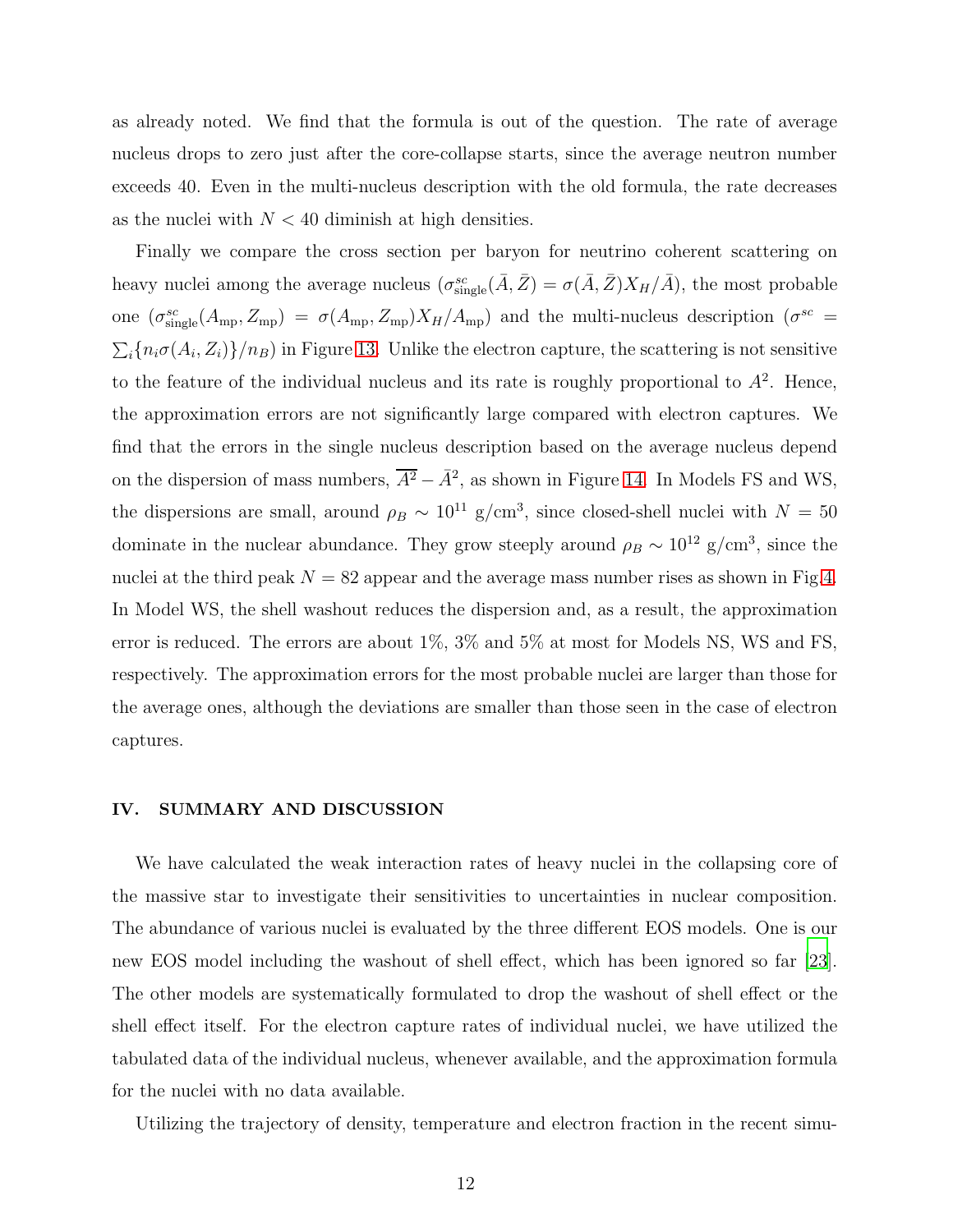lation of core-collapse, we have made a systematic comparison of the weak interaction rates derived with composition in the different EOS models. We show that not only nuclei with neutron magic numbers but also non-magic nuclei contribute to the total electron capture rates. We find that the washout of shell effect reduces the electron capture rates by  $\sim 20\%$ at low densities and increases them by  $\sim 40\%$  at high densities, while this effect also cuts down the neutrino-nucleus scattering by  $\sim 15\%$ . These changes arise from the fact that the nuclei in the vicinity of the neutron magic numbers are reduced and other nuclei are populated instead. The improvement of the weak rates based on the EOS model accounting for shell washout would improve the supernova simulations.

We have investigated the gaps between single- and multi-nucleus EOS models by comparing the approximate weak rates for the average values and the most probable nucleus in single nucleus descriptions and the exact one for the full ensemble of nuclei. We find that the single-nucleus description based on the average nucleus underestimates electron capture rates by ∼ 80% at the beginning of core collapse due to the concentration of nuclear abundance in the vicinities of the neutron magic numbers. We have shown that the underestimation of neutrino-nucleus scattering is at most ∼5%, the size of which depends on the dispersion of mass number. The weak rates for the most probable nuclei deviate more largely from the actual values than those for average ones.

In this study, we adopt the fitting formula of the electron capture rate of Eq. [\(3\)](#page-7-1) for the heavy and/or neutron-rich nuclei, although it was parametrized for pf-shell nuclei which are close to the beta-stability line. The rates for such nuclei may diverge from what is predicted by the approximation formula [\[33,](#page-15-8) [45\]](#page-16-2). In addition, the in-medium effects are not carefully considered in the calculation of weak rates. To obtain the precise weak rates during stellar core-collapse, we require the new experiments and theoretical studies which are aimed not only at magic nuclei but also at non-magic ones at finite densities and temperatures. Note that there remain various uncertainties in EOS models. Shell energies are simply assumed to be the difference between experimental or theoretical mass data and the original liquid drop model in our EOS. The free energy of nucleons and the bulk energy of heavy nuclei are calculated by the RMF with the TM1 parameter set in this study. The employment of another theory for them may also affect the nuclear component. We are also currently constructing an table for weak interaction based on the new EOS for supernova simulations, which will be available in the public domain. The supernova simulations with the improved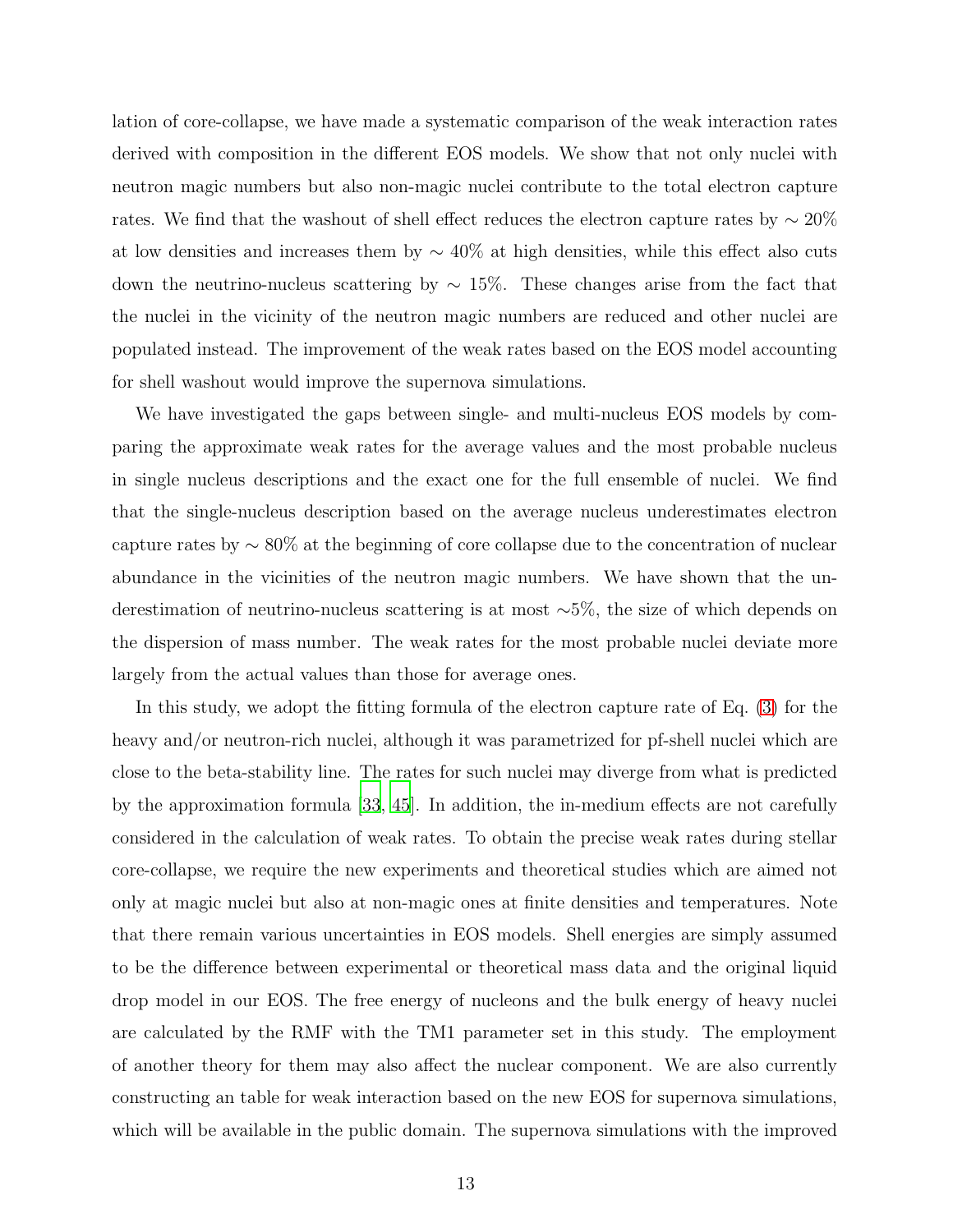weak rates and the impact of the update on the dynamics will be reported in the near future.

## Acknowledgments

S.F. and H. N. are supported by Japan Society for the Promotion of Science Postdoctoral Fellowships for Research Abroad. We are grateful to the Goethe Graduate Academy for the proofreading. H. N. was partially supported at Caltech through NSF award No. TCAN AST-1333520. Some numerical calculations were carried out on PC cluster at Center for Computational Astrophysics, National Astronomical Observatory of Japan. This work is supported in part by the usage of supercomputer systems through the Large Scale Simulation Program (Nos. 15/16/-08,16/17-11) of High Energy Accelerator Research Organization (KEK) and Post-K Projects (hp 150225, hp160071, hp160211) at K-computer, RIKEN AICS as well as the resources provided by RCNP at Osaka University, YITP at Kyoto University, University of Tokyo and JLDG. This work was supported by Grant-in-Aid for the Scientic Research from the Ministry of Education, Culture, Sports, Science and Technology (MEXT), Japan (24103006, 24244036,16H03986,15K05093, 24105008).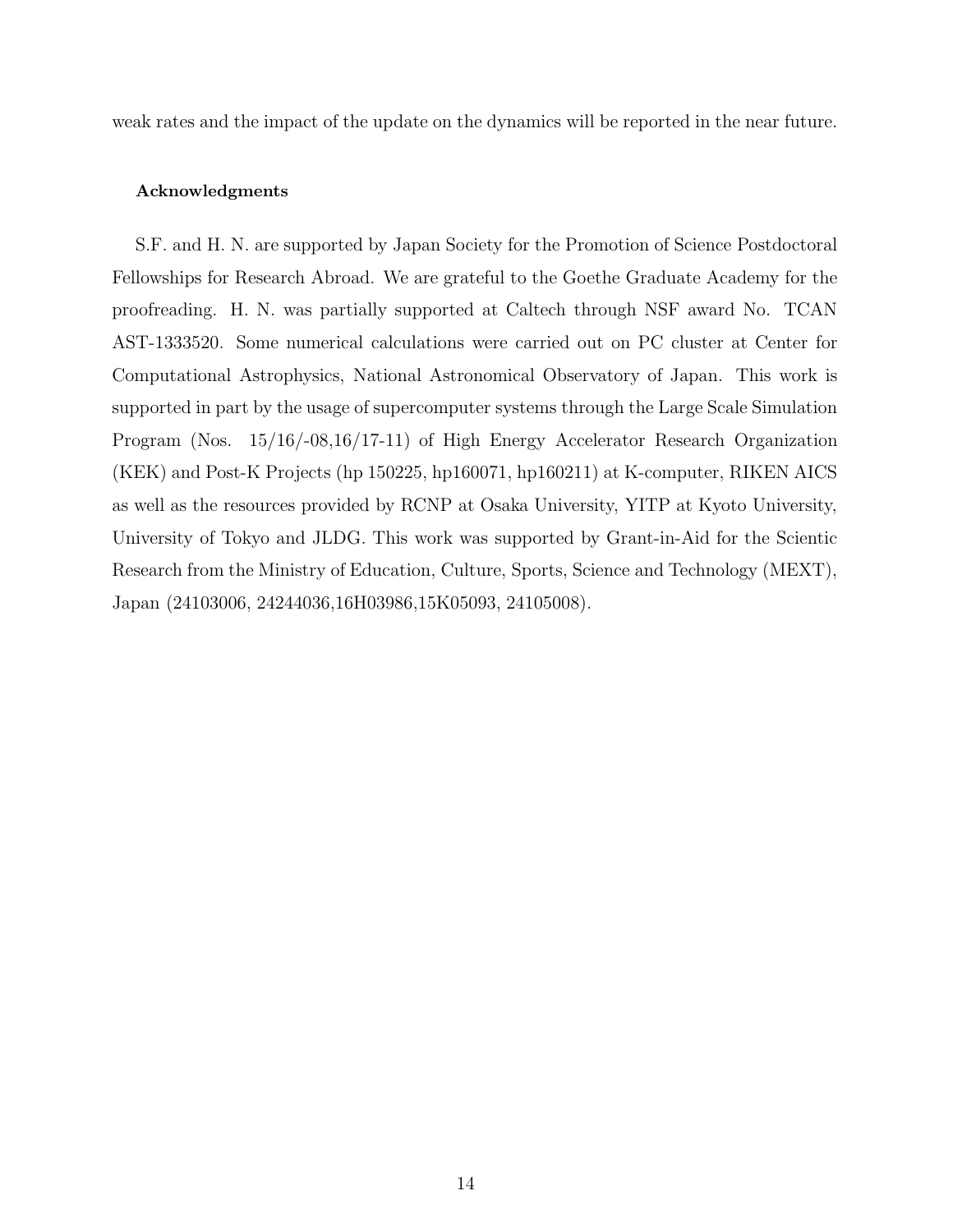- <span id="page-14-0"></span>[1] H.-T. Janka, Annual Review of Nuclear and Particle Science 62, 407 (2012).
- [2] K. Kotake, T. Takiwaki, Y. Suwa, W. Iwakami Nakano, S. Kawagoe, Y. Masada, and S.-i. Fujimoto, Advances in Astronomy 2012, 428757 (2012).
- <span id="page-14-2"></span><span id="page-14-1"></span>[3] A. Burrows, Reviews of Modern Physics 85, 245 (2013).
- [4] W. R. Hix, O. E. Messer, A. Mezzacappa, M. Liebend¨orfer, J. Sampaio, K. Langanke, D. J. Dean, and G. Martínez-Pinedo, Physical Review Letters 91, 201102 (2003).
- <span id="page-14-3"></span>[5] E. J. Lentz, A. Mezzacappa, O. E. B. Messer, W. R. Hix, and S. W. Bruenn, Astrophys. J. 760, 94 (2012).
- <span id="page-14-4"></span>[6] F. Aymard, F. Gulminelli, and J. Margueron, Phys. Rev. C 89, 065807 (2014).
- [7] B. K. Agrawal, J. N. De, S. K. Samaddar, M. Centelles, and X. Vi˜nas, European Physical Journal A 50, 19 (2014).
- [8] A. W. Steiner, M. Hempel, and T. Fischer, Astrophys. J. 774, 17 (2013).
- <span id="page-14-5"></span>[9] N. Buyukcizmeci, A. S. Botvina, I. N. Mishustin, R. Ogul, M. Hempel, J. Schaffner-Bielich, F.-K. Thielemann, S. Furusawa, K. Sumiyoshi, S. Yamada, et al., Nuclear Physics A 907, 13 (2013).
- <span id="page-14-6"></span>[10] J. M. Lattimer and F. D. Swesty, Nuclear Physics A 535, 331 (1991).
- [11] H. Shen, H. Toki, K. Oyamatsu, and K. Sumiyoshi, Nuclear Physics A 637, 435 (1998).
- [12] H. Shen, H. Toki, K. Oyamatsu, and K. Sumiyoshi, Progress of Theoretical Physics 100, 1013 (1998).
- <span id="page-14-7"></span>[13] H. Shen, H. Toki, K. Oyamatsu, and K. Sumiyoshi, Astrophys.J.Suppl. 197, 20 (2011).
- <span id="page-14-8"></span>[14] A. Burrows and J. M. Lattimer, Astrophys. J. 285, 294 (1984).
- <span id="page-14-9"></span>[15] S. Furusawa and I. Mishustin, accepted for publication in Phys. Rev. C (2016).
- <span id="page-14-10"></span>[16] A. S. Botvina and I. N. Mishustin, Physics Letters B 584, 233 (2004).
- [17] A. S. Botvina and I. N. Mishustin, Nuclear Physics A 843, 98 (2010).
- <span id="page-14-13"></span>[18] N. Buyukcizmeci, A. S. Botvina, and I. N. Mishustin, Astrophys. J. 789, 33 (2014).
- <span id="page-14-14"></span>[19] M. Hempel and J. Schaffner-Bielich, Nuclear Physics A 837, 210 (2010).
- <span id="page-14-11"></span>[20] G. Shen, C. J. Horowitz, and S. Teige, Phys. Rev. C 83, 035802 (2011).
- <span id="page-14-12"></span>[21] S. Furusawa, S. Yamada, K. Sumiyoshi, and H. Suzuki, Astrophys. J. 738, 178 (2011).
- <span id="page-14-15"></span>[22] S. Furusawa, K. Sumiyoshi, S. Yamada, and H. Suzuki, Astrophys. J. 772, 95 (2013).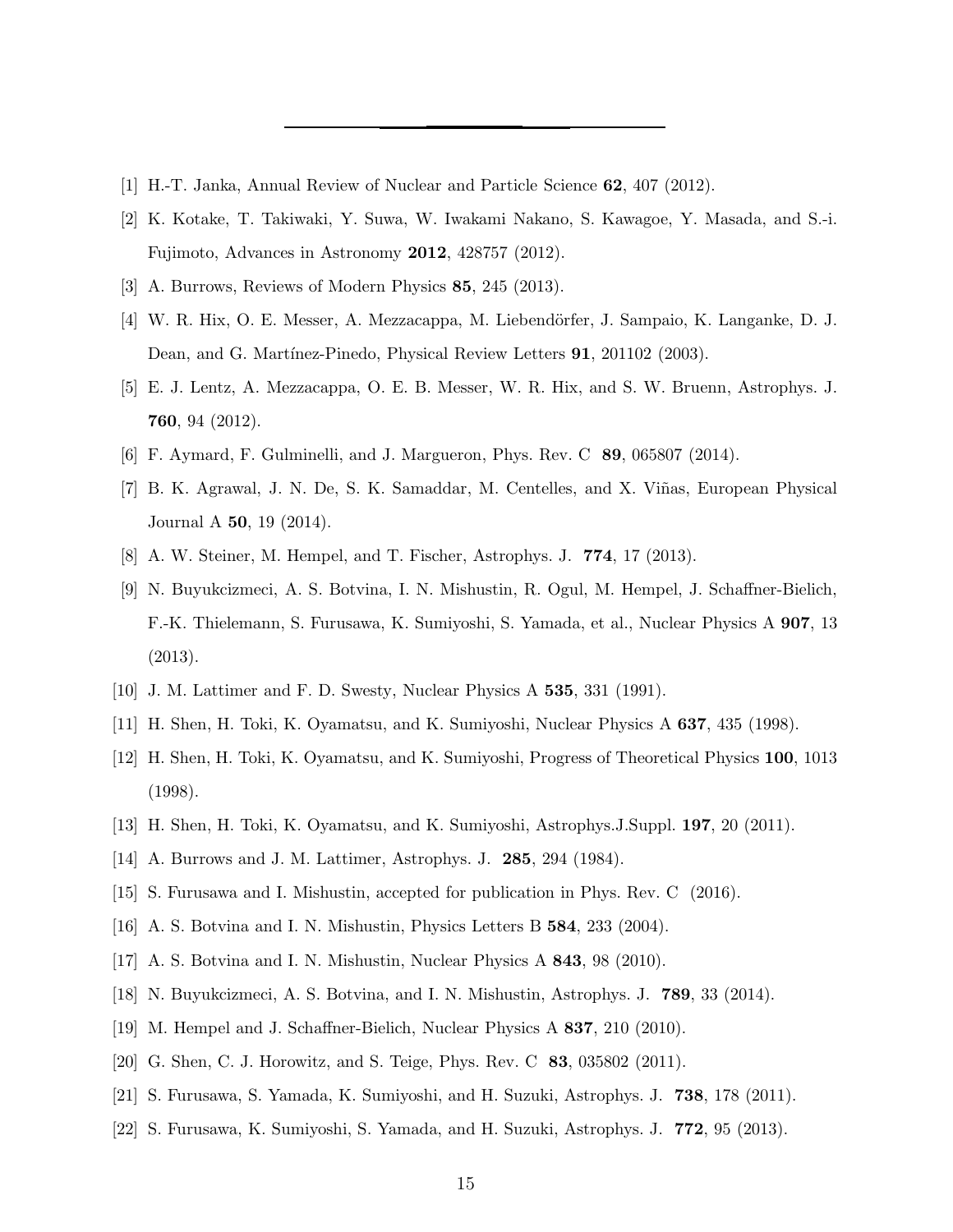- <span id="page-15-0"></span>[23] S. Furusawa, K. Sumiyoshi, S. Yamada, and H. Suzuki, Nuclear Physics A 957, 188 (2017), ISSN 0375-9474.
- <span id="page-15-18"></span><span id="page-15-1"></span>[24] M. Brack and P. Quentin, Physics Letters B 52, 159 (1974).
- [25] A. Bohr and B. Mottelson, Nuclear Structure, no. v. 2 in Nuclear Structure (World Scientific, 1998), ISBN 9789810239800.
- <span id="page-15-2"></span>[26] N. Sandulescu, O. Civitarese, R. J. Liotta, and T. Vertse, Phys. Rev. C 55, 1250 (1997).
- [27] S. Nishimura and M. Takano, American Institute of Physics Conference Series, 1594, 239–244, (2014).
- <span id="page-15-4"></span><span id="page-15-3"></span>[28] A. R. Raduta, F. Gulminelli, and M. Oertel, Phys. Rev. C 93, 025803 (2016).
- <span id="page-15-5"></span>[29] G. M. Fuller, W. A. Fowler, and M. J. Newman, Astrophys. J. 252, 715 (1982).
- [30] T. Oda, M. Hino, K. Muto, M. Takahara, and K. Sato, Atomic Data and Nuclear Data Tables 56, 231 (1994).
- <span id="page-15-7"></span><span id="page-15-6"></span>[31] K. Langanke and G. Martínez-Pinedo, Nuclear Physics  $A \, 673$ , 481 (2000).
- [32] K. Langanke, G. Martínez-Pinedo, J. M. Sampaio, D. J. Dean, W. R. Hix, O. E. B. Messer, A. Mezzacappa, M. Liebendörfer, H.-T. Janka, and M. Rampp, Phys. Rev. Lett. 90, 241102 (2003).
- <span id="page-15-8"></span>[33] C. Sullivan, E. O'Connor, R. G. T. Zegers, T. Grubb, and S. M. Austin, Astrophys. J. 816, 44 (2016).
- <span id="page-15-9"></span>[34] S. W. Bruenn, Astrophys. J. Suppl **58**, 771 (1985).
- <span id="page-15-10"></span>[35] A. Juodagalvis, K. Langanke, W. R. Hix, G. Martínez-Pinedo, and J. M. Sampaio, Nuclear Physics A 848, 454 (2010).
- <span id="page-15-11"></span>[36] H. Nagakura, W. Iwakami, S. Furusawa, K. Sumiyoshi, S. Yamada, H. Matsufuru, and A. Imakura, ArXiv e-prints (2016), 1605.00666.
- <span id="page-15-13"></span><span id="page-15-12"></span>[37] S. E. Woosley, A. Heger, and T. A. Weaver, Rev. Mod. Phys. 74, 1015 (2002).
- [38] Y. Sugahara and H. Toki, Nucl.Phys. A579, 557 (1994).
- <span id="page-15-14"></span>[39] S. Typel, G. Röpke, T. Klähn, D. Blaschke, and H. H. Wolter, Phys. Rev. C 81, 015803 (2010).
- <span id="page-15-15"></span>[40] G. Röpke, Phys. Rev. C **79**, 014002 (2009).
- <span id="page-15-16"></span>[41] G. Audi, W. M., W. A. H., K. F. G., M. MacCormick, X. Xu, and B. Pfeiffer, Chinese Physics C 36, 002 (2012).
- <span id="page-15-17"></span>[42] H. Koura, T. Tachibana, M. Uno, and M. Yamada, Progress of Theoretical Physics 113, 305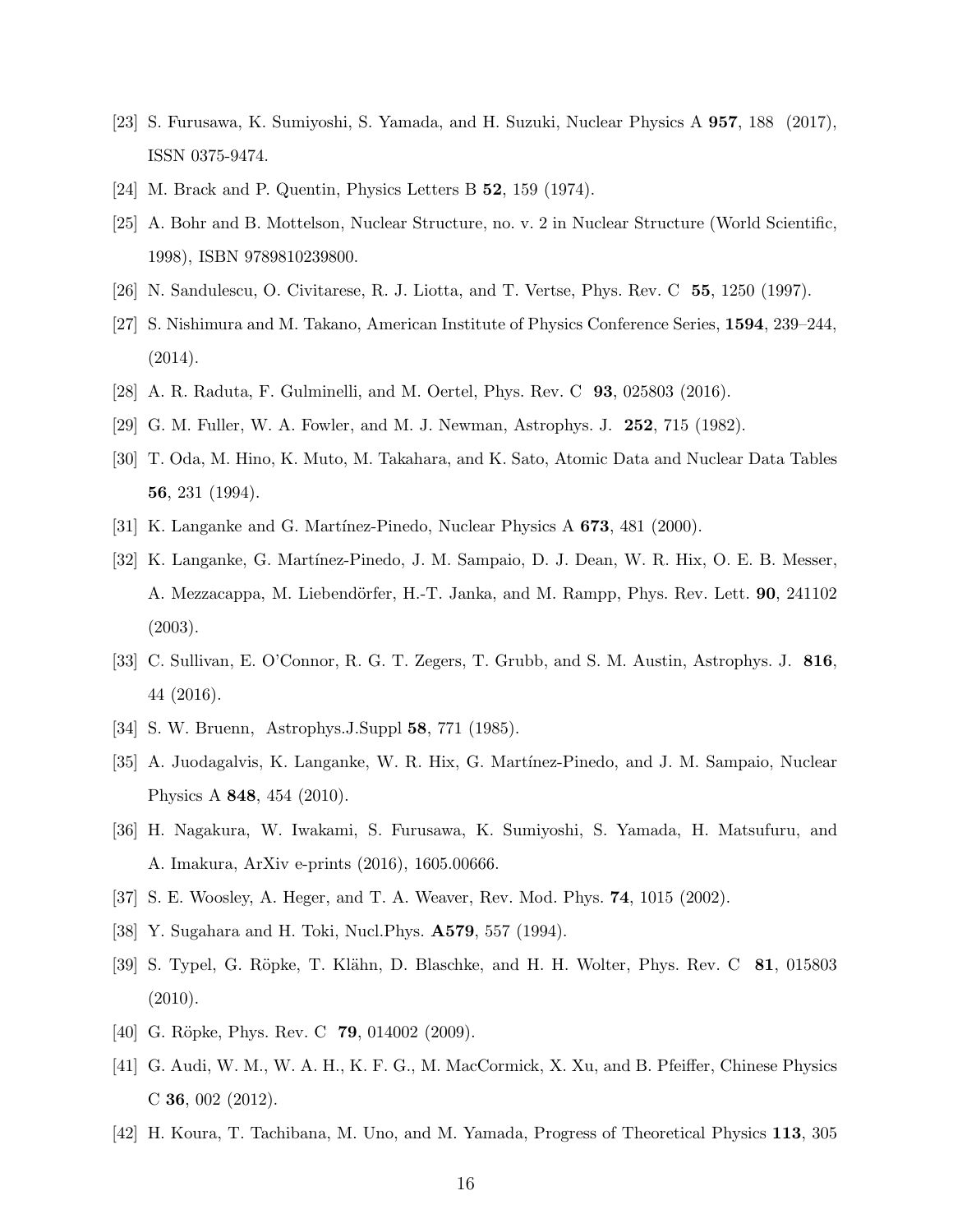(2005).

- <span id="page-16-0"></span>[43] F. X. Timmes and D. Arnett, Astrophys.J.Suppl **125**, 277 (1999).
- <span id="page-16-1"></span>[44] G. M. Fuller, W. A. Fowler, and M. J. Newman, Astrophys. J. 293, 1 (1985).
- <span id="page-16-2"></span>[45] A. Juodagalvis, J. M. Sampaio, K. Langanke, and W. R. Hix, Journal of Physics G Nuclear Physics 35, 014031 (2008).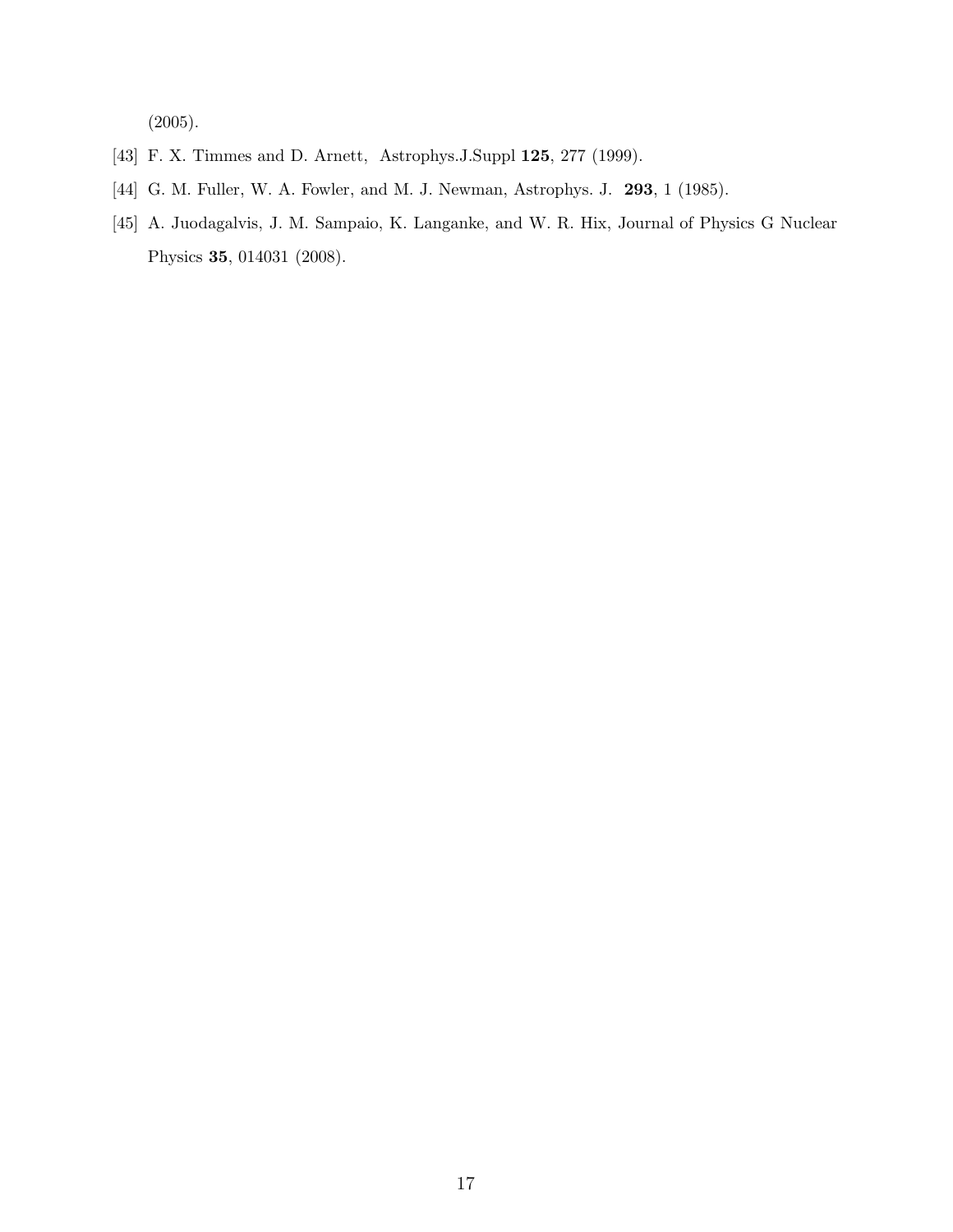

<span id="page-17-0"></span>FIG. 1: Temperature (red solid line), electron fraction (blue dashed line) and average energy of electron-type neutrinos (green dashed-dotted line) as a function of density at the center of the collapsing core in the reference supernova simulation of 11.2  ${\rm M}_{\odot}$  progenitor [\[36](#page-15-11)].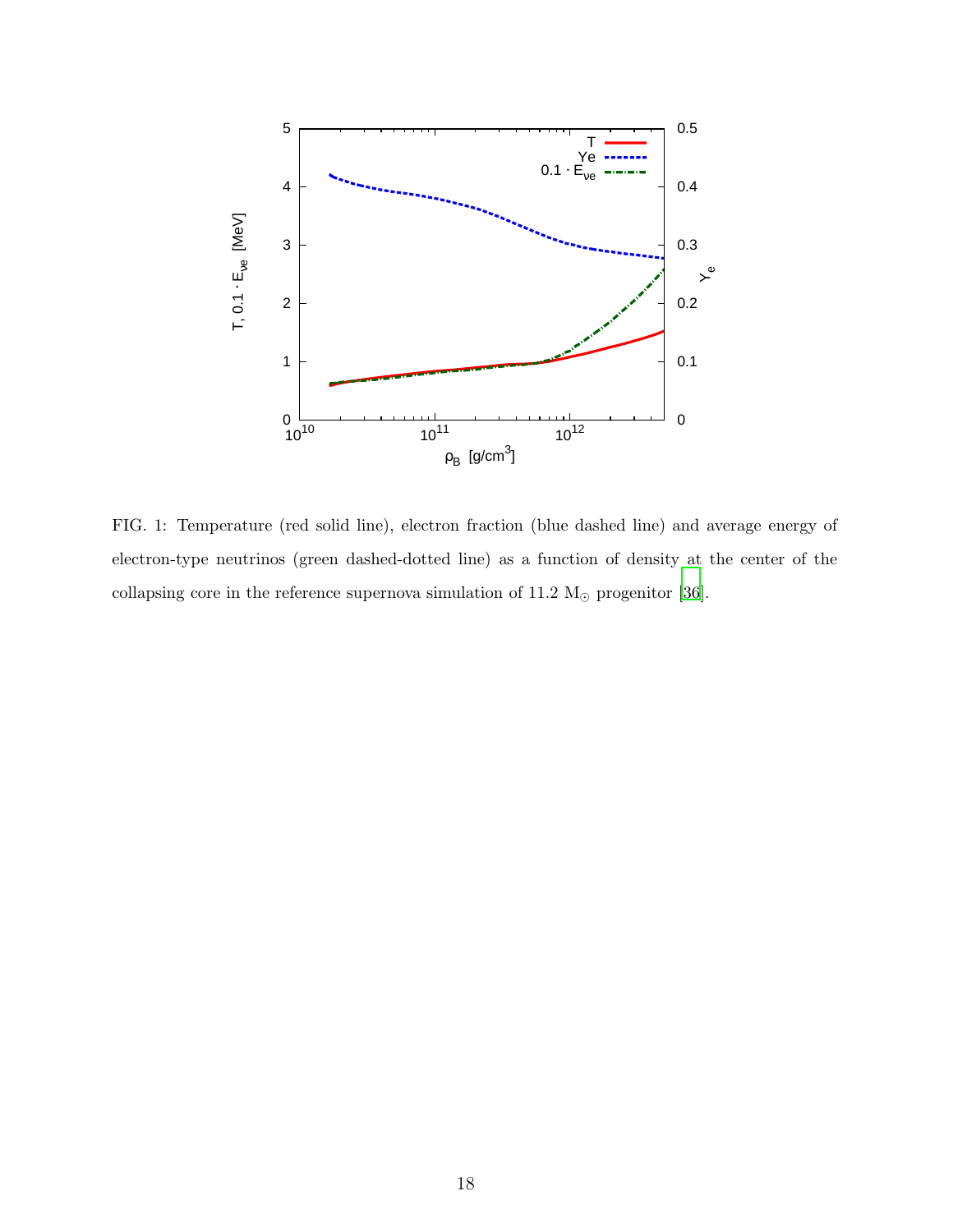

<span id="page-18-0"></span>FIG. 2: Abundances of elements as a function of the mass number for Models WS (red solid lines), FS (blue dashed-dotted lines) and NS (green dashed lines) at  $(\rho_B \text{ [g/cm}^3], T \text{ [MeV]}, Y_e)$ =  $(2.0 \times 10^{10}, 0.63, 0.41), (2.0 \times 10^{11}, 0.90, 0.36)$  and  $(2.0 \times 10^{12}, 1.25, 0.29)$  from top to bottom.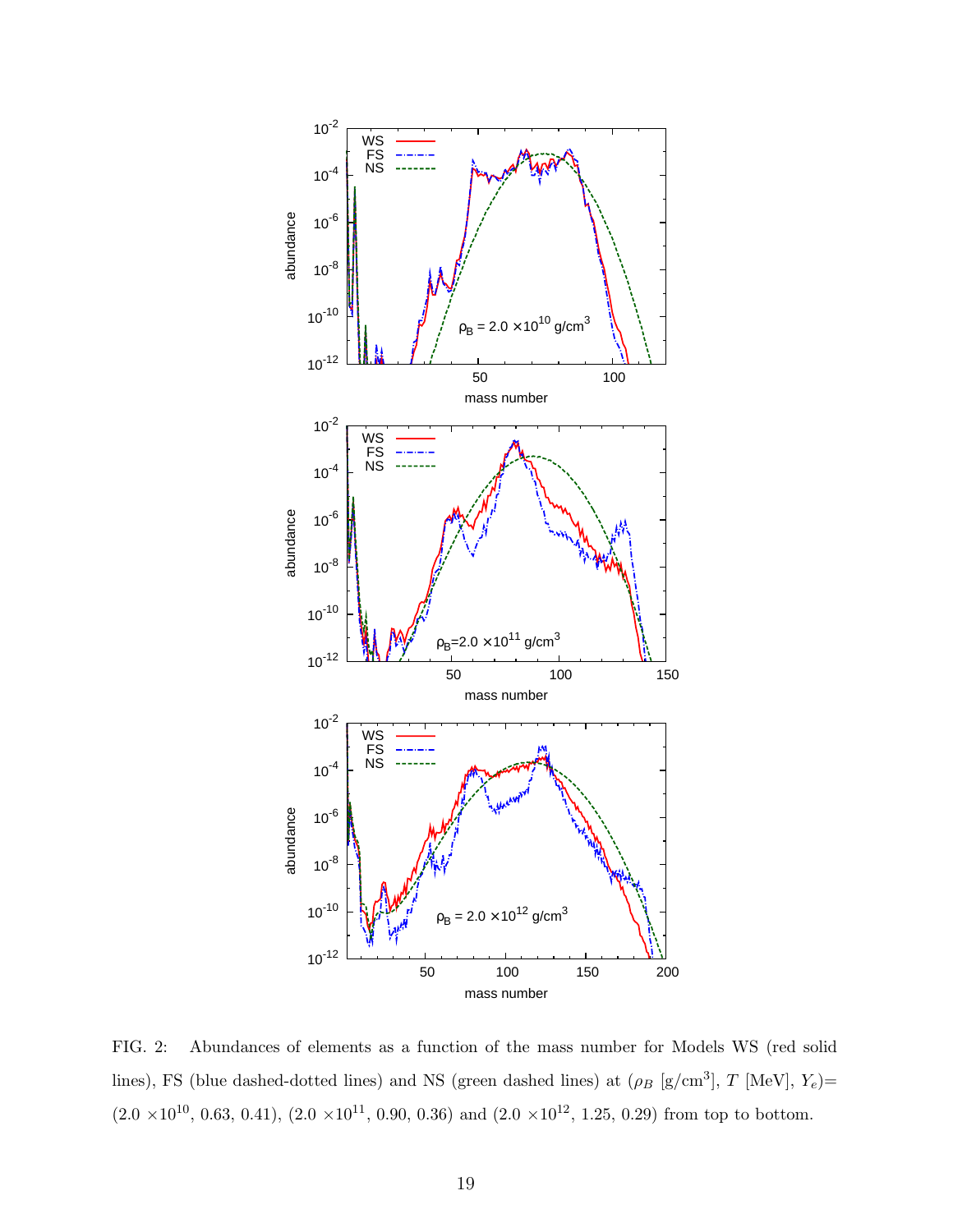

<span id="page-19-0"></span>FIG. 3: Nuclear abundances in the  $(N, Z)$  plane at  $\rho_B = 2.0 \times 10^{12}$  g/cm<sup>3</sup>, T = 1.25 MeV, and  $Y_e = 0.29$  for Models FS (top), WS (middle) and NS (bottom) from top to bottom. The cyan circled dot and green cross indicate the average values and most probable nucleus, respectively. Dotted lines are neutron and proton magic numbers.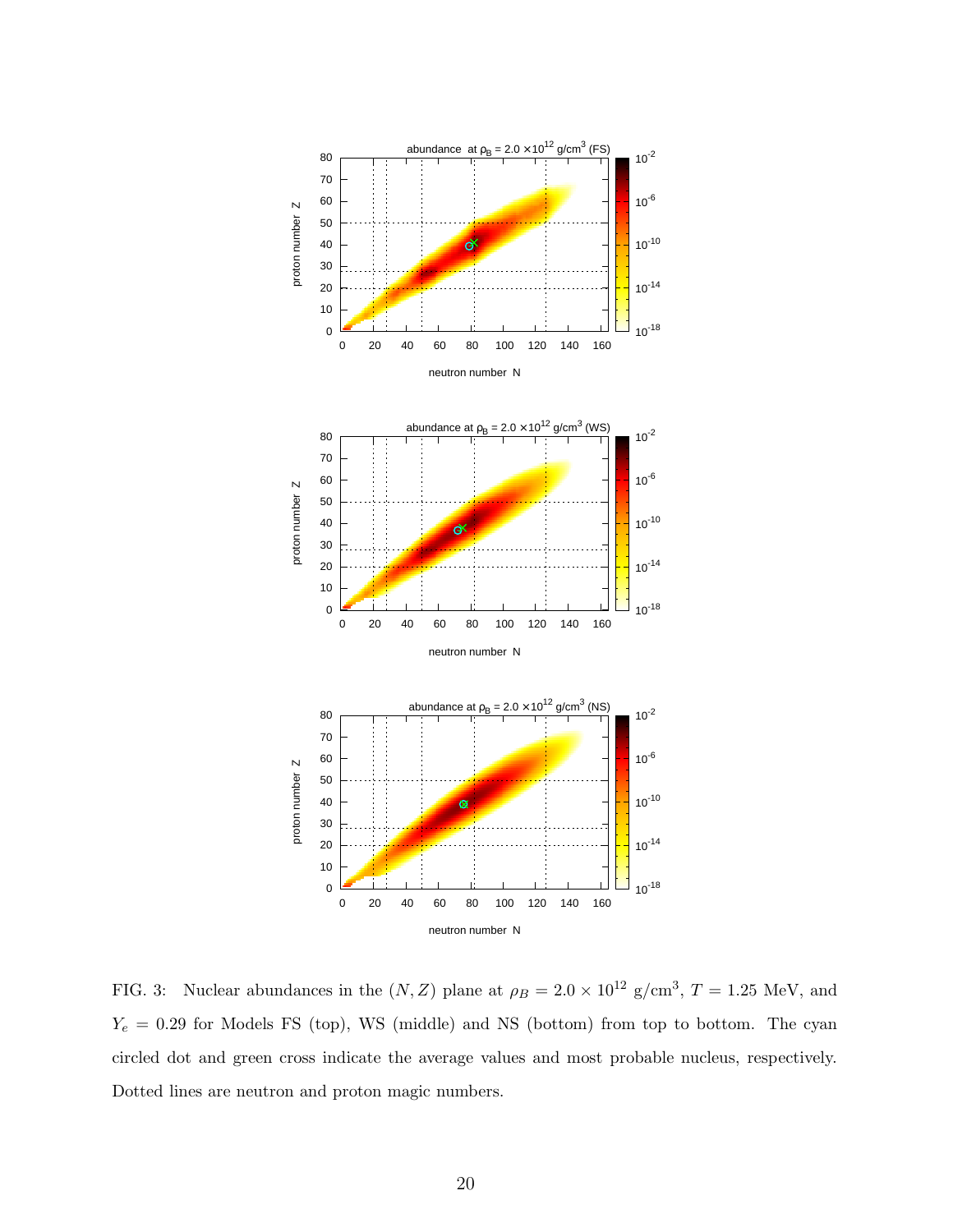

<span id="page-20-0"></span>FIG. 4: Mass fraction of heavy nuclei with  $Z \geq 6$  as a function of central density for Models WS (red solid lines), FS (blue dashed-dotted lines) and NS (green dashed lines) in top panel. The bottom panel displays the average mass and proton numbers,  $\overline{A}$  and  $\overline{Z}$ , (solid lines) and those of the most probable nuclei,  $A_{\text{mp}}$  and  $Z_{\text{mp}}$ , (dashed lines) for Models WS (red), FS (blue) and NS (green).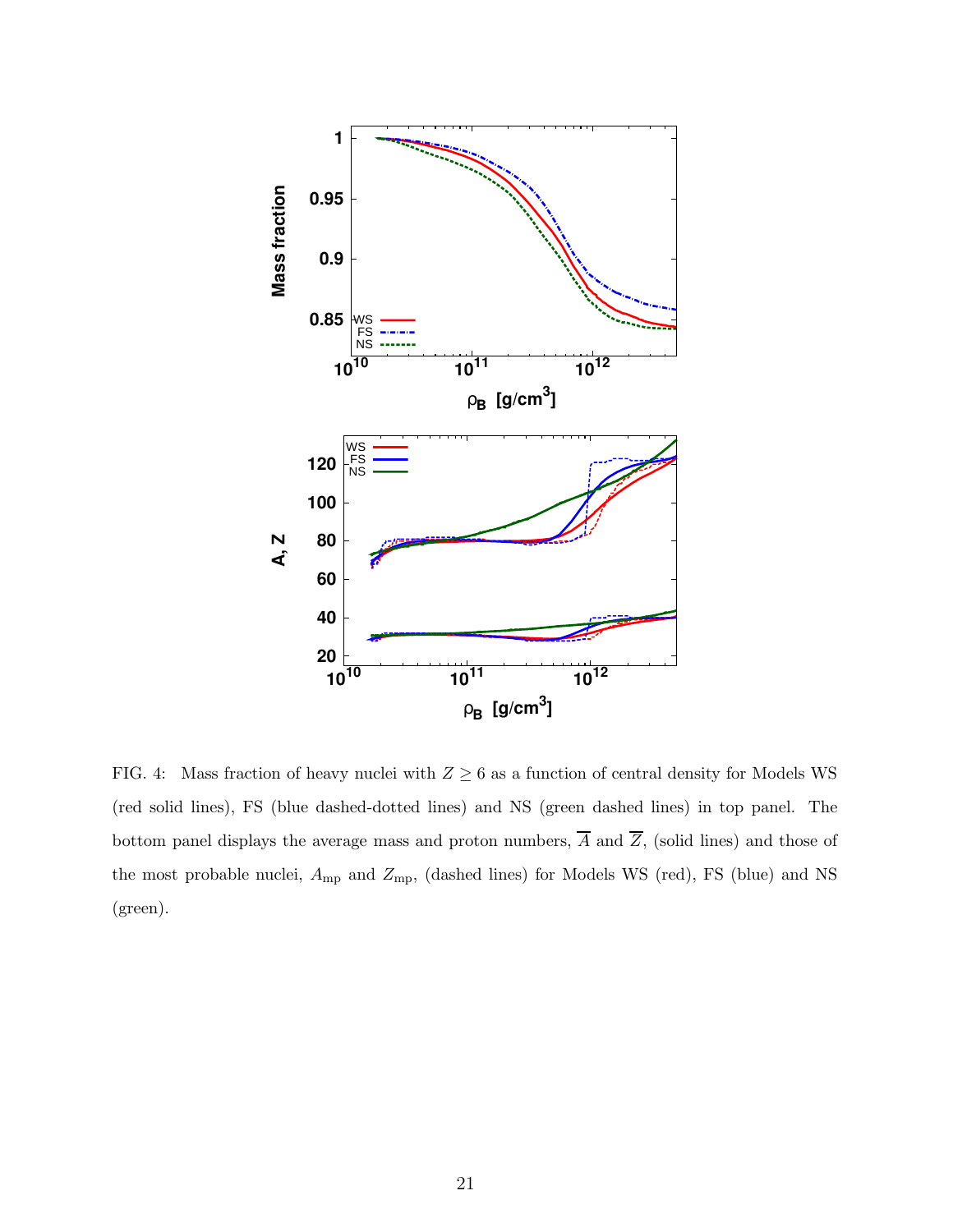

<span id="page-21-0"></span>FIG. 5: The nuclear species, for which the data of FFN (blue squares), ODA (cyan squares), LMP (green squares), or LMSH (red squares), or approximation formula (yellow squares) for electron capture rate is adopted. Black circles represent stable nuclei and dashed black lines display the neutron and proton drip lines (dashed black lines), which are estimated by the KTUY mass formula [\[42\]](#page-15-17). A dashed-dotted line indicates the trajectory of average neutron and proton numbers of heavy nuclei in the center of collapsing cores, which is calculated by Model WS and shown in Figure [4](#page-20-0) .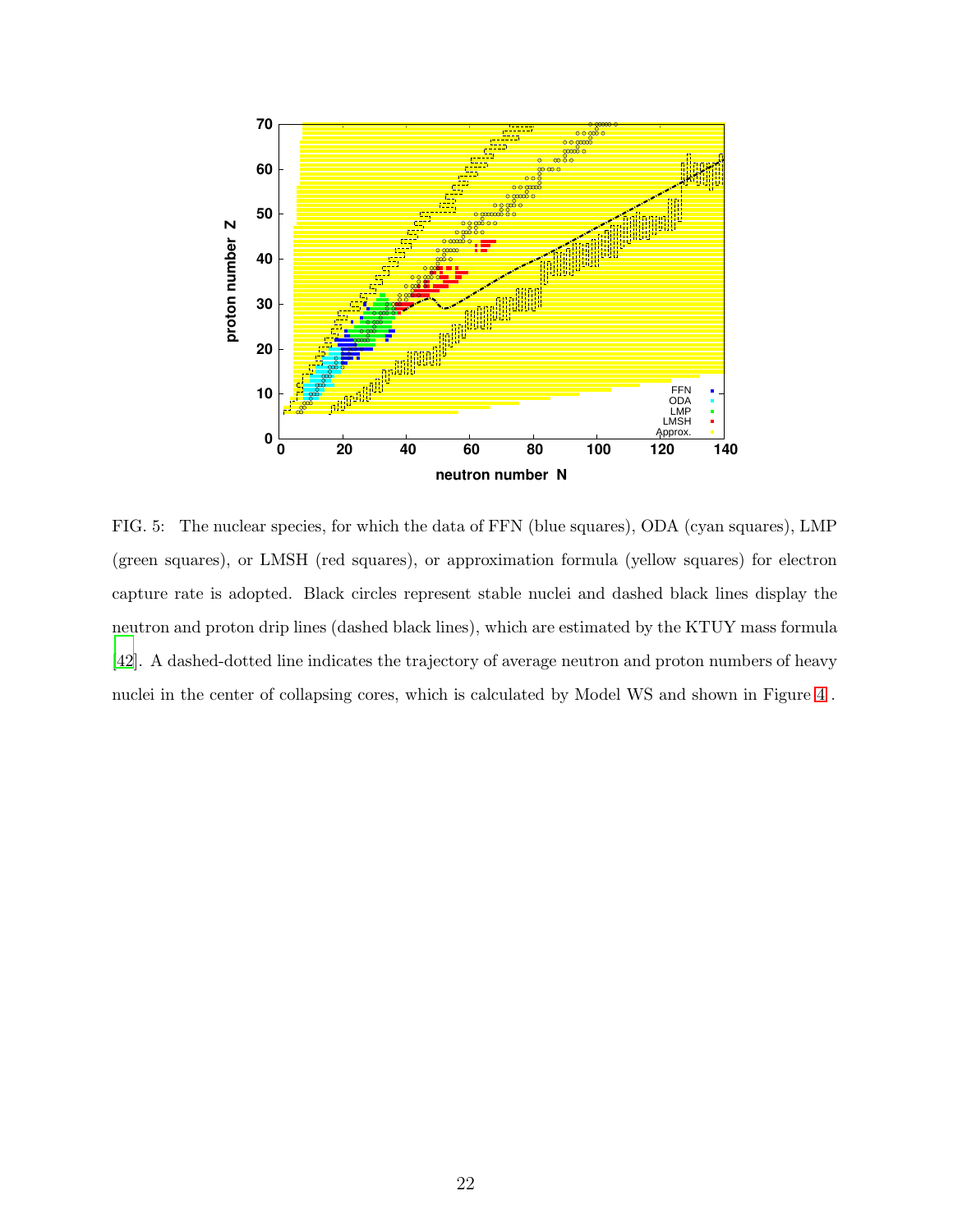

<span id="page-22-0"></span>FIG. 6: The nuclear species with the largest electron capture contribution,  $n_i\lambda_i/n_B$ , which account for the top 50% (black squares), 50-90% (red circles), 90-99% (blue triangles) and 99-99.9% (green diamonds) of the total electron capture rate per baryon  $\lambda^{ec}$  for Model WS at  $\rho_B = 2.0 \times 10^{10}$  g/cm<sup>3</sup> (top panel) and  $2.0 \times 10^{11}$  g/cm<sup>3</sup> (bottom panel). Dotted lines are neutron and proton magic numbers.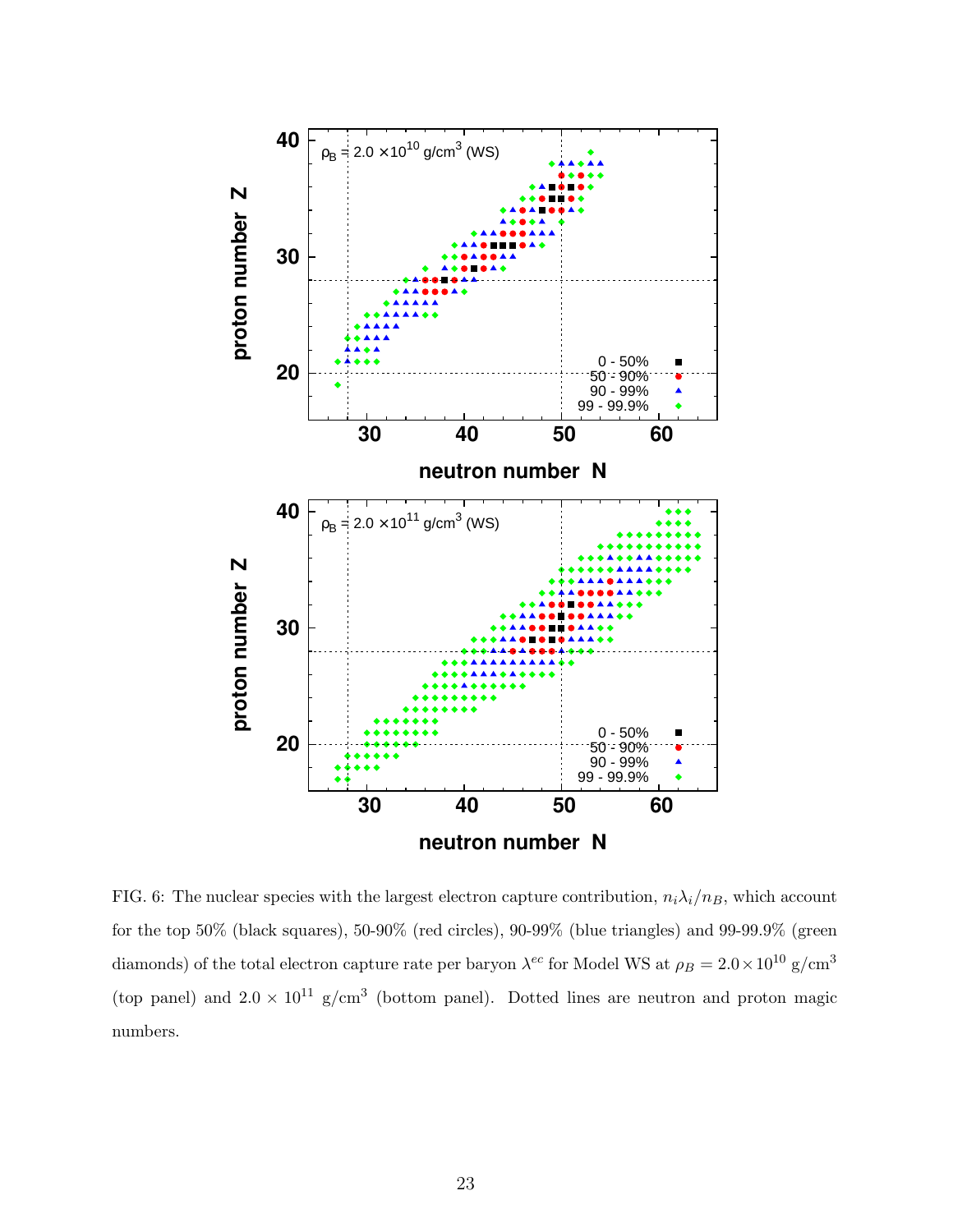

<span id="page-23-0"></span>FIG. 7: The nuclear species with the largest electron capture contribution,  $n_i \lambda_i/n_B$ , which account for the top 50% (black squares), 50-90% (red circles), 90-99% (blue triangles) and 99-99.9% (green diamonds) of the total electron capture rate per baryon  $\lambda^{ec}$  for Models FS (top), WS (middle) and NS (bottom) at  $\rho_B = 2.0 \times 10^{12}$  g/cm<sup>3</sup>. Dotted lines are neutron and proton magic numbers.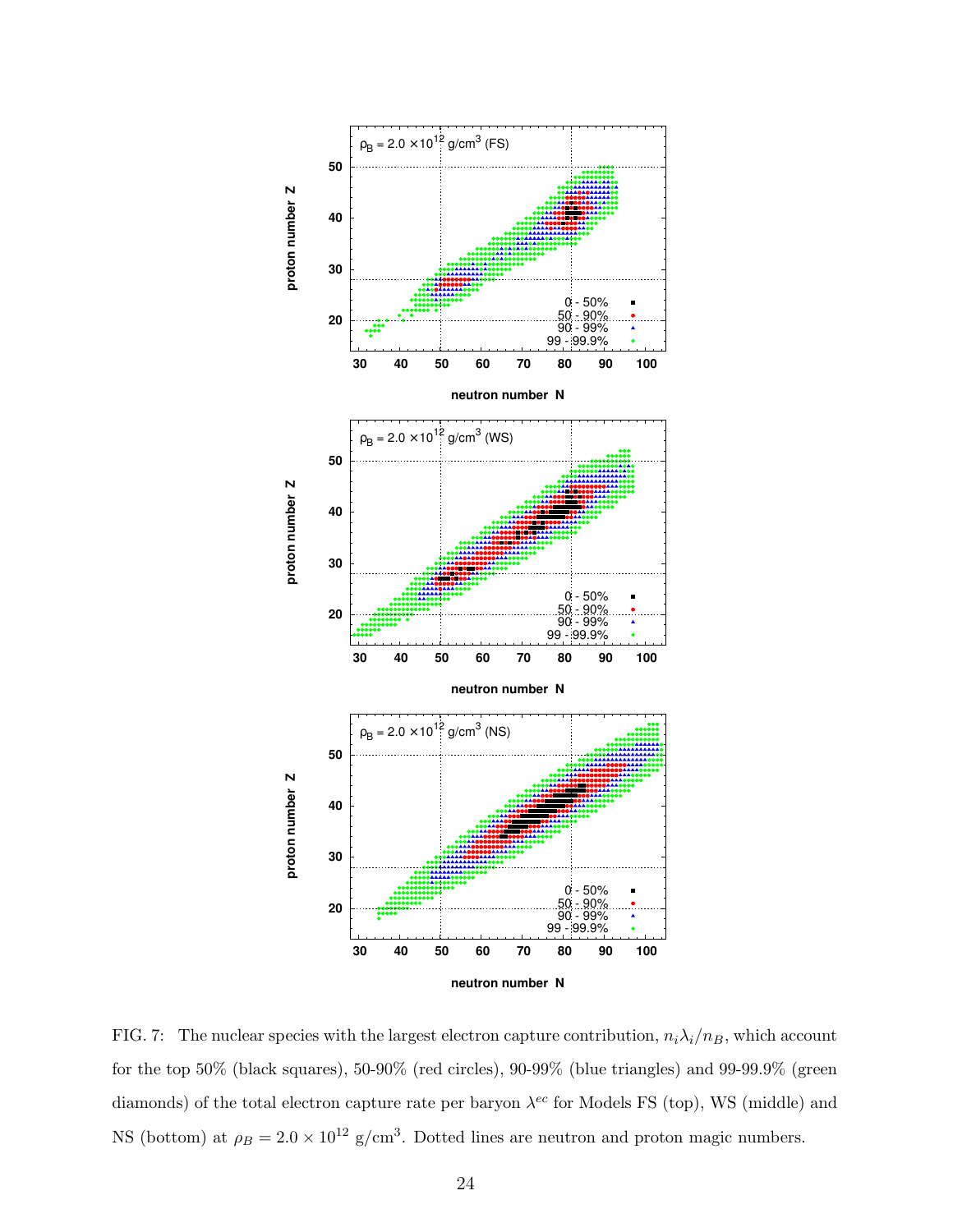

<span id="page-24-0"></span>FIG. 8: Electron capture rate per baryon of heavy nuclei,  $\lambda^{ec} = \sum_i n_i \lambda_i / n_B$ , as a function of central density for Models WS (red solid lines), FS (blue solid lines) and NS (green solid lines). The red dashed line shows the result for Model WS in which the approximation formula is adopted for all nuclei and weak rate data are not utilized.



<span id="page-24-1"></span>FIG. 9: Ratio of electron capture rates per baryon  $\lambda^{ec}$  (left panel) and those per nuclei,  $\bar{\lambda}^{ec}$  =  $\sum_i n_i \lambda_i/(\sum_i n_i)$ , (right panel) for Models WS (red solid lines) and NS (green dashed lines) to those for Model FS (blue dashed-dotted lines) as a function of central density.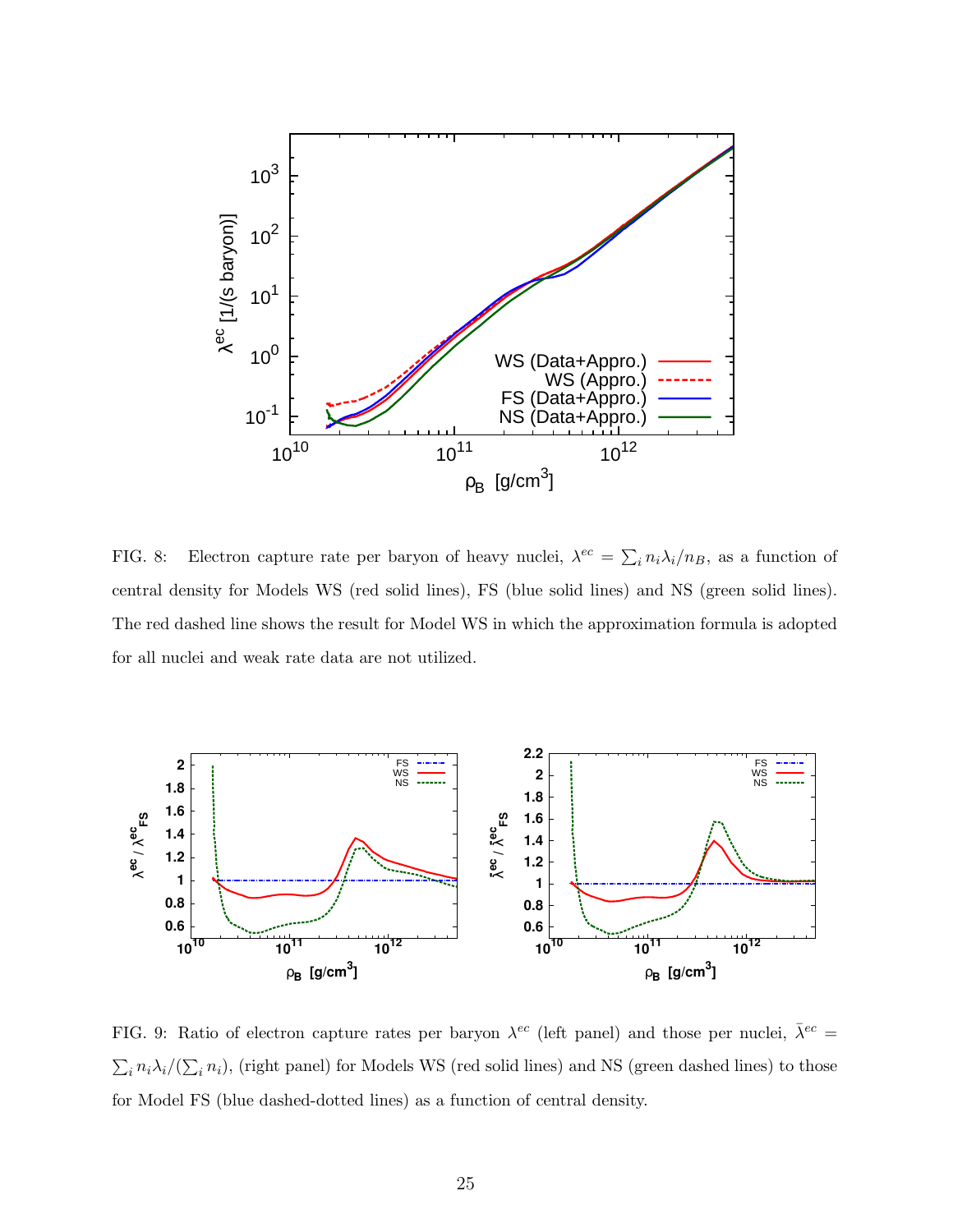

<span id="page-25-0"></span>FIG. 10: Ratio of cross sections of neutrino-nucleus scattering per baryon  $\sigma^{sc} = \sum_i n_i \sigma_i / n_B$  (left panel) and those per nuclei  $\bar{\sigma}^{sc} = \sum_i n_i \sigma_i/(\sum_i n_i)$  (right panel) for Models WS (red solid lines) and NS (green dashed lines) to those for Model FS (blue dashed-dotted lines) as a function of central density.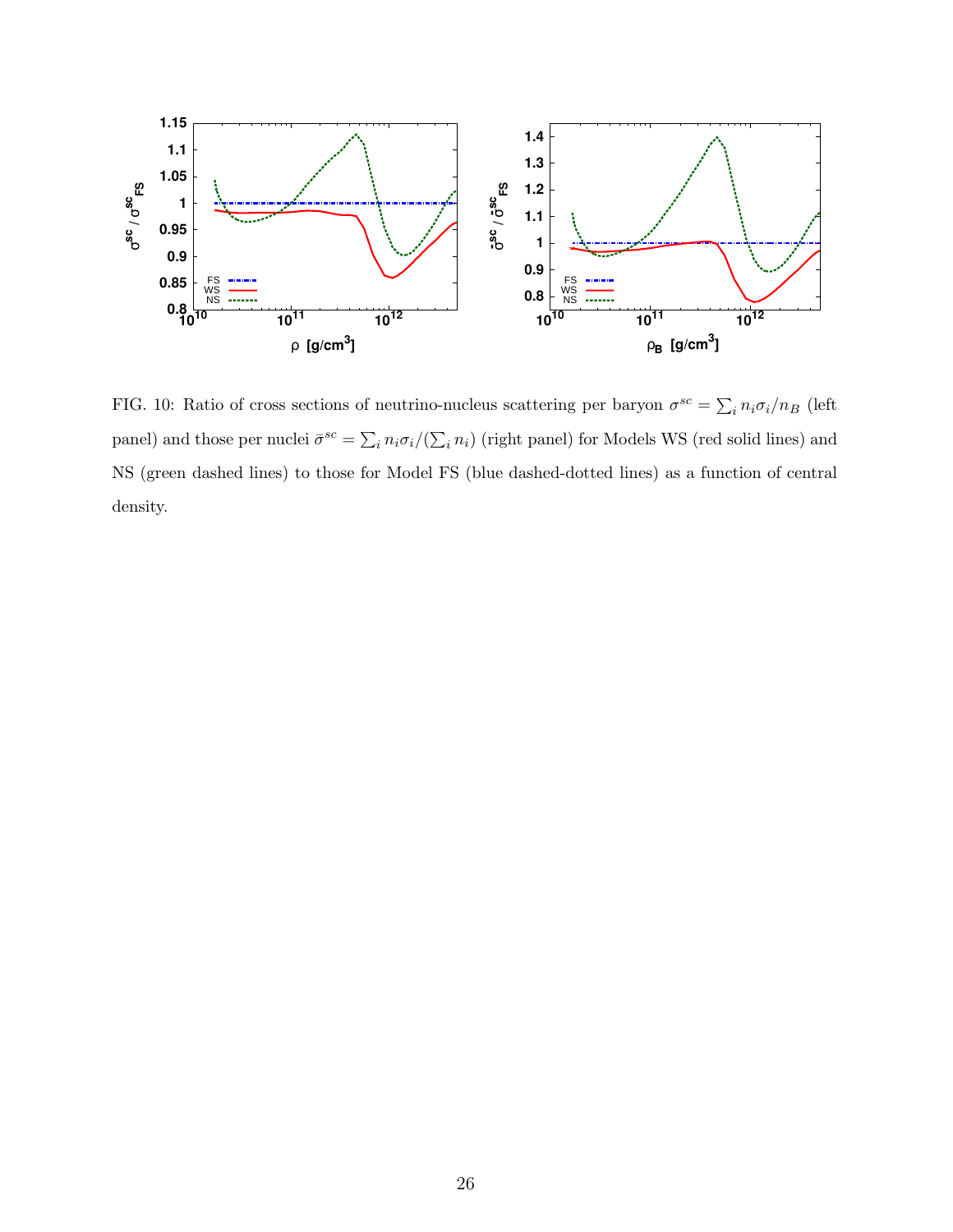

<span id="page-26-0"></span>FIG. 11: Electron capture rate per baryon of heavy nuclei as a function of central density for Model WS based on the multi-nucleus description with the parametrized rate provided by Langanke et al. [\[32](#page-15-7)] (red solid lines) and the Bruenn rate [\[34](#page-15-9)] (red dashed lines). Those of the average nucleus are shown for the former rate (cyan solid lines) and the latter (cyan dashed lines). The black dashed-dotted line shows that of the most probable nucleus for the former rate.



<span id="page-26-1"></span>FIG. 12: Ratio of electron capture rates in the single-nucleus descriptions to those of the multinucleus descriptions for Models WS (red solid lines), FS (blue solid lines) and NS (green solid lines). Left and right panels display those of the average nucleus and the most probable one.